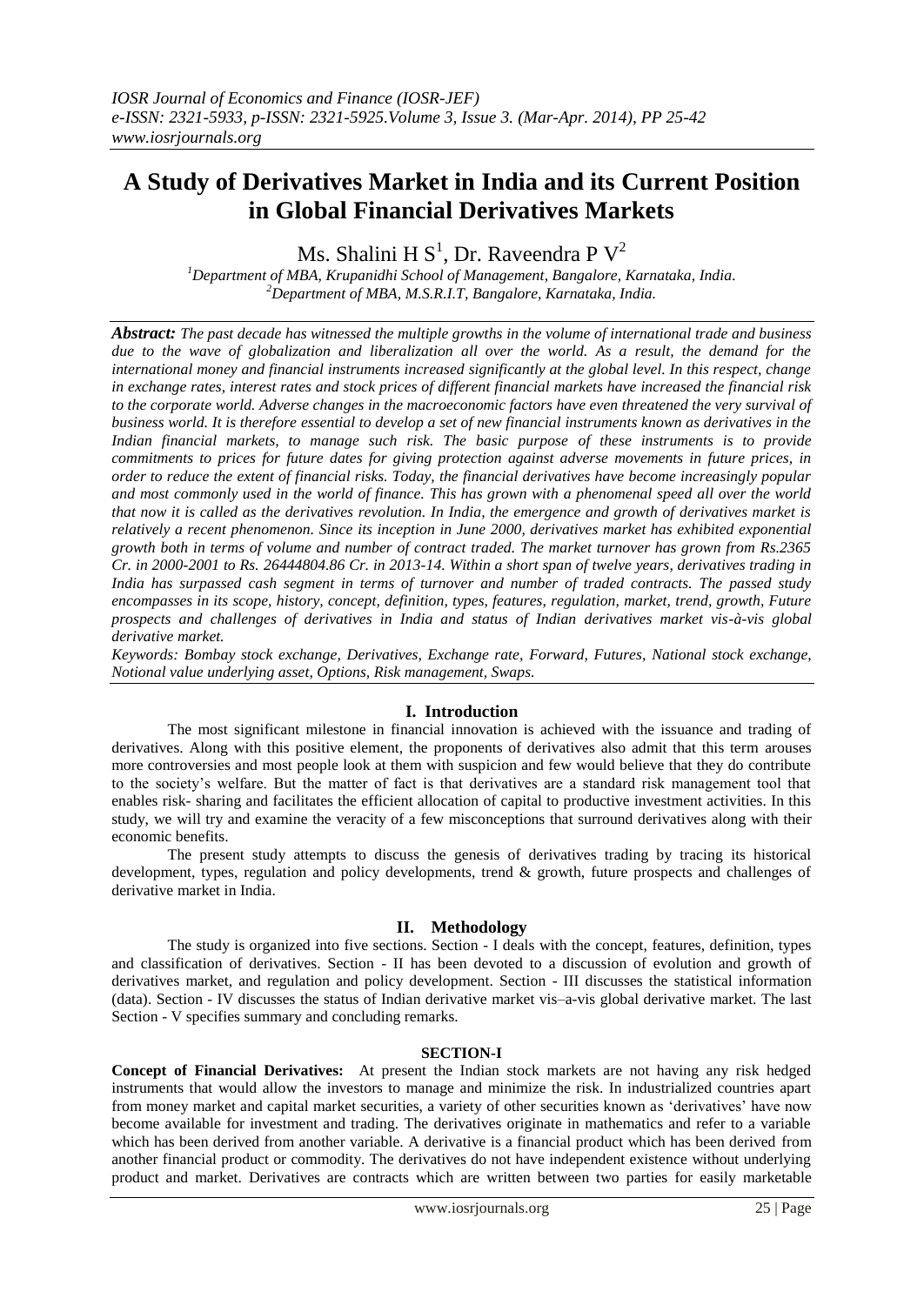assets. Derivatives are also known as deferred delivery or deferred payment instruments. Since financial derivatives can be created by means of a mutual agreement, the types of derivative products are limited only by imagination and so there is no definitive list of derivative products.

A derivative is a financial product which has been derived from another financial product or commodity.

D.G. Gardener defined the derivatives as "A derivative is a financial product which has been derived from market for another product."

The securities contracts (Regulation) Act 1956 defines "derivative" as under section 2 (ac). As per this "Derivative" includes

(a) "a security derived from a debt instrument, share, loan whether secured or unsecured, risk instrument or contract for differences or any other form of security."

(b) "a contract which derived its value from the price, or index of prices at underlying securities."

The above definition conveys that the derivatives are financial products. Derivative is derived from another financial instrument/ contract called the underlying. A derivative derives its value from underlying assets.

Accounting standard SFAS133 defines "a derivative instrument is a financial derivative or other contract which will comprise of all three of the following characteristics:

(i) It has one or more underlying asset, and one or more notional amount or payments provisions or both. Those terms determine the amount of the settlement or settlements.

(ii) It requires no initial net investment or an initial net investment that is smaller than would be required for other types of contract that would be expected to have a similar response to changes in market factors.

(iii) Its terms require or permit net settlement. It can be readily settled net by a means outside the contract or it provides for delivery of an asset that puts the recipients in a position not substantially different from net settlement.

From the aforementioned, derivatives refer to securities or to contracts that derive from another whose value depends on another contract or assets. As such the financial derivatives are financial instrument whose prices or values are derived from the prices of other underlying financial instruments or financial assets. The underlying instruments may be an equity share, stock, bond, debenture, Treasury bill, foreign currency or even another derivative asset.

Hence, financial derivatives are financial instruments whose prices are derived from the prices of other financial instruments.

As defined above, its value is entirely derived from the value of the underlying asset. The underlying asset can be securities, commodities, bullion, currency, livestock or anything else. In other way the underlying asset may assume many forms:

(i) Commodities including grain, coffee beans, orange juice;

- (ii) Precious metals like gold  $&$  silver;
- (iii) Foreign exchange rates or currencies;

(iv) Bonds of different types, including medium to long term negotiable debt, securities issued by governments, companies etc;

(v) Shares and share warrants of companies traded on recognized stock exchanges and stock index;

(vi) Short term securities such as T-bills;

(vii) Over the counter (OTC) money market products such as loans or deposits.

#### **MAJOR PLAYERS IN THE FINANCIAL DERIVATIVES TRADING**

There are three major players in the financial derivatives trading:

**1. Hedgers:** Hedgers are traders who use derivatives to reduce the risk that they face from potential movements in a market variable and they want to avoid exposure to adverse movements in the price of an asset. Majority of the participants in derivatives market belongs to this category.

**2. Speculators:** Speculators are traders who buy/sell the assets only to sell/buy them back profitably at a later point in time. They want to assume risk. They use derivatives to bet on the future direction of the price of an asset and take a position in order to make a quick profit. They can increase both the potential gains and potential losses by usage of derivatives in a speculative venture.

**3. Arbitrageurs:** Arbitrageurs are traders who simultaneously buy and sell the same (or different, but related) assets in an effort to profit from unrealistic price differentials. They attempts to make profits by locking in a riskless trading by simultaneously entering into transaction in two or more markets. They try to earn riskless profit from discrepancies between futures and spot prices and among different futures prices.

#### **USES OF FINANCIAL DERIVATIVES**

Derivatives are supposed to provide some services and these services are used by investors. Some of the uses and applications of financial derivatives can be enumerated as following: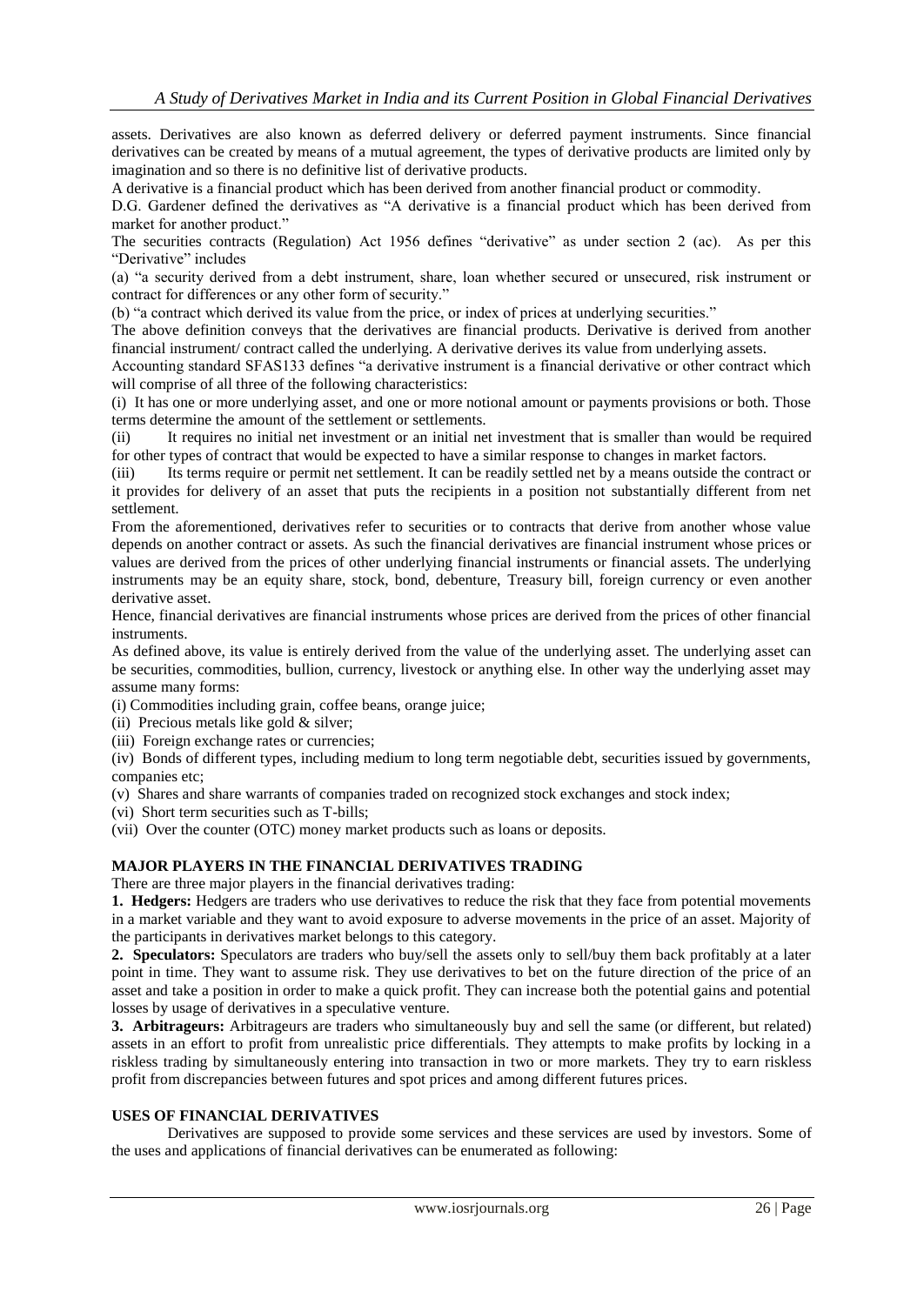1. Management of risk: One of the most important services provided by the derivatives is to control, avoid, shift and manage efficiently different types of risk through various strategies like hedging, arbitraging, spreading etc. Derivative assist the holders to shift or modify suitable the risk characteristics of the portfolios. These are specifically useful in highly volatile financial conditions like erratic trading, highly flexible interest rates, volatile exchange rates and monetary chaos.

2. Price discovery: The important application of financial derivatives is the price discovery which means revealing information about future cash market prices through the future market. Derivative markets provide a mechanism by which diverse and scattered opinions of future are collected into one readily discernible number which provides a consensus of knowledgeable thinking.

3. Liquidity and reduce transaction cost : As we see that in derivatives trading no immediate full amount of the transaction is required since most of them are based on margin trading. As a result, large number of traders, speculators, arbitrageurs operates in such markets. So, derivatives trading enhance liquidity and reduce transaction cost in the markets of underlying assets. Measurement of Market: Derivatives serve as the barometers of the future trends in price which result in the discovery of new prices both on the spot and future markets. They help in disseminating different information regarding the future markets trading of various commodities and securities to the society which enable to discover or form suitable or correct or true equilibrium price in the markets. As a result, the assets will be in an appropriate and superior allocation of resources in the society.

4. Efficiency in trading: Financial derivatives allow for free trading of risk components and that leads to improving market efficiency. Traders can use a position in one or more financial derivatives as a substitute for a position in underlying instruments. In many instances, traders find financial derivatives to be a more attractive instrument than the underlying security. This is mainly because of the greater amount of liquidity in the market offered by derivatives as well as the lower transaction costs associated with trading a financial derivative as compared to the costs of trading the underlying instruments in cash market.

5. Speculation and arbitrage: Derivatives can be used to acquire risk, rather than to hedge against risk. Thus, some individuals and institutions will enter into a derivative contract to speculate on the value of the underlying asset, betting that the party seeking insurance will be wrong about the future value of the underlying asset. Speculators look to buy an asset in the future at a low price according to a derivative contract when the future market price is high, or to sell an asset in the future at a high price according to derivative contract when the future market price is low. Individual and institutions may also look for arbitrage opportunities, as when the current buying price of an asset falls below the price specified in a futures contract to sell the asset.

6. Hedging : Hedge or mitigate risk in the underlying, by entering into a derivative contract whose value moves in the opposite direction to their underlying position and cancels part or all of it out. Hedging also occurs when an individual or institution buys an asset and sells it using a future contract. They have access to the asset for a specified amount of time, and can then sell it in the future at a specified price according to the futures contract of course; this allows them the benefit of holding the asset.

7. Price stabilization function: Derivative market helps to keep a stabilizing influence on spot prices by reducing the short term fluctuations. In other words, derivatives reduce both peak and depths and lends to price stabilization effect in the cash market for underlying asset.

8. Gearing of value: Special care and attention about financial derivatives provide leverage (or gearing), such that a small movement in the underlying value can cause a large difference in the value of the derivative.

9. Develop the complete markets : It is observed that derivative trading develop the market towards "complete markets" complete market concept refers to that situation where no particular investors be better of than others, or patterns of returns of all additional securities are spanned by the already existing securities in it, or there is no further scope of additional security.

10. Encourage competition : The derivatives trading encourage the competitive trading in the market, different risk taking preference at market operators like speculators, hedgers, traders, arbitrageurs etc. resulting in increase in trading volume in the country. They also attract young investors, professionals and other experts who will act as catalysts to the growth of financial market.

12. Other uses : The other uses of derivatives are observed from the derivatives trading in the market that the derivatives have smoothen out price fluctuations, squeeze the price spread, integrate price structure at different points of time and remove gluts and shortage in the markets. The derivatives also assist the investors, traders and managers of large pools of funds to device such strategies so that they may make proper asset allocation increase their yields and achieve other investment goals.

# **TYPES AND CLASSIFICATION OF DERIVATIVES**

There are many ways in which the derivatives can be categorized based on the markets where they trade, based on the underlying asset and based on the product feature etc. some ways of classification are following: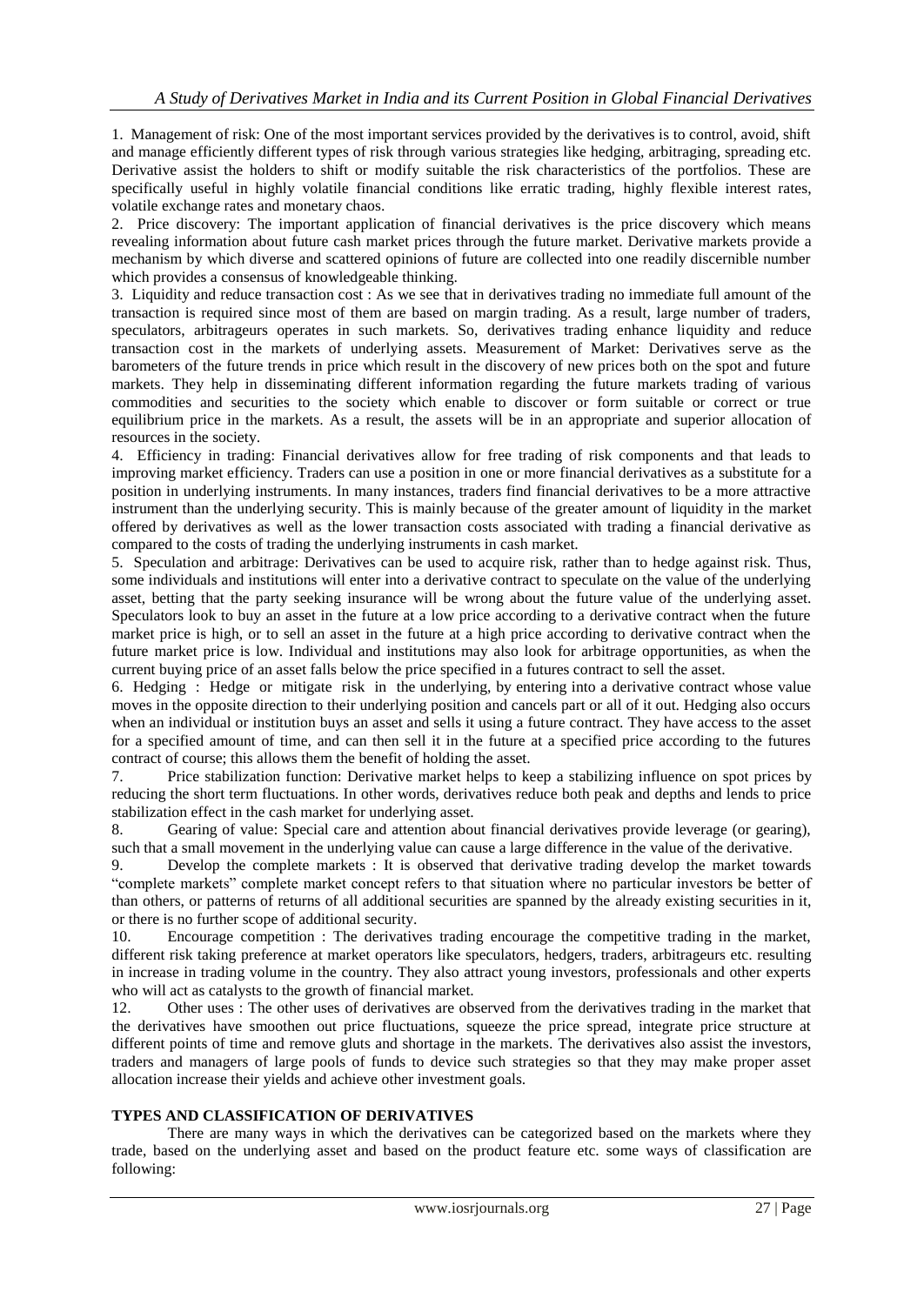(1) On the basis of linear and non-linear: On the basis of this classification the financial derivatives can be classified into two big class namely linear and non-linear derivatives:

(a) Linear derivatives: Those derivatives whose Over-the-counter (OTC) traded derivative: These values depend linearly on the underlying's value are called linear derivatives. They are following:

- (i) Forwards
- (ii) Futures
- (iii) Swaps

(b) Non-linear derivatives: Those derivatives whose value is a non-linear function of the underlying are called non-linear derivatives. They are following:

- (i) Options
- (ii) Convertibles
- (iii) Equity linked bonds
- (iv) Reinsurance

(2) On the basis of financial and non-financial: On the basis of this classification the derivatives can be classified into two category namely financial derivatives and non-financial derivatives.

(a) Financial derivatives: Those derivatives which are of financial nature are called financial derivatives. They are following:

- (i) Forwards
- (ii) Futures
- (iii) Options
- (iv) Swaps

The above financial derivatives may be credit derivatives, forex, currency fixed-income, interest, insider trading and exchange traded.

(b) Non-financial derivatives: Those derivatives which are not of financial nature are called non-financial derivatives. They are following:

- (i) Commodities
- (ii) Metals
- (iii) Weather
- (iv) Others

(3) On the basis of market where they trade: On the basis of this classification, the derivatives can be classified into three categories namely; OTC traded derivatives, exchange-traded derivative and common derivative. Derivative contracts are traded (and privately negotiated) directly between two parties, without going through an exchange or other intermediary. The OTC derivative market is the largest market for derivatives and largely unregulated with respect to disclosure of information between parties. They are following:

- (i) Swaps
- (ii) Forward rate agreements
- (iii) Exotic options
- (iv) Other exotic derivative

(b) Exchange traded derivative: Those derivative instruments that are traded via specialized derivatives exchange of other exchange. A derivatives exchange is a market where individual trade standardized contracts that have been defined by the exchange. Derivative exchange act as an intermediary to all related transactions and takes initial margin from both sides of the trade to act as a guarantee. They may be followings:

- (i) Futures
- (ii) Options
- (iii) Interest rate
- (iv) Index product
- (v) Convertible
- (vi) Warrants
- (vii) Others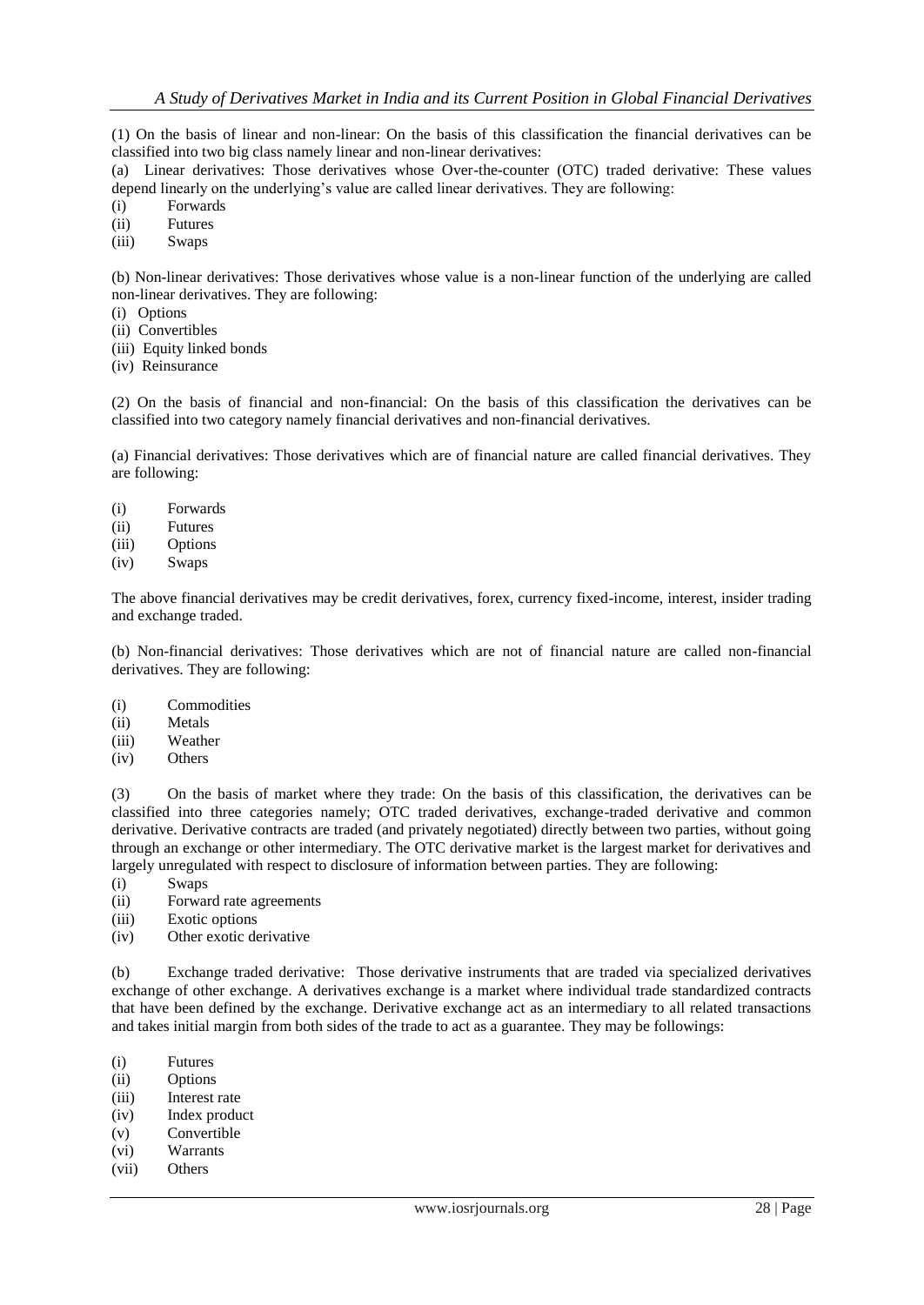(c) Common derivative: These derivatives are common in nature/trading and classification. They are following:

- (i) Forwards
- (ii) Futures
- (iii) Options
- (iv) Binary options
- (v) Warrant
- (vi) Swaps

The various types of financial derivatives based on their different properties like, plain. Simple or straight forward, composite, joint or hybrid, synthetic, leveraged, mildly leveraged, customized or OTC traded, standardized or organized exchange traded, regulated and unregulated etc. are available in the market.



Figure 1: Classification of derivatives

Classification of derivatives contracts in India:

The Indian financial market woke up to the new generation of financial instrument and the Indian derivatives markets" Odyssey in modern times commenced with FOREX derivatives in 1997 has also seen the introduction of many derivatives on different underlying. Currently the following contracts are allowed for trading in Indian markets:



Figure 2: Derivative contracts traded in India

# **FORWARD CONTRACT**

A forward contract is a customized contract between the buyer and the seller where settlement takes place on a specific date in future at a price agreed today. In case of a forward contract the price which is paid/ received by the parties is decided at the time of entering into contract. It is simplest form of derivative contract mostly entered by individual in day to day life.

The holder of a long (short) forward contract has an agreement to buy (sell) an asset at a certain time in the future for a certain price, which is agreed upon today. The buyer (or seller) in a forward contract: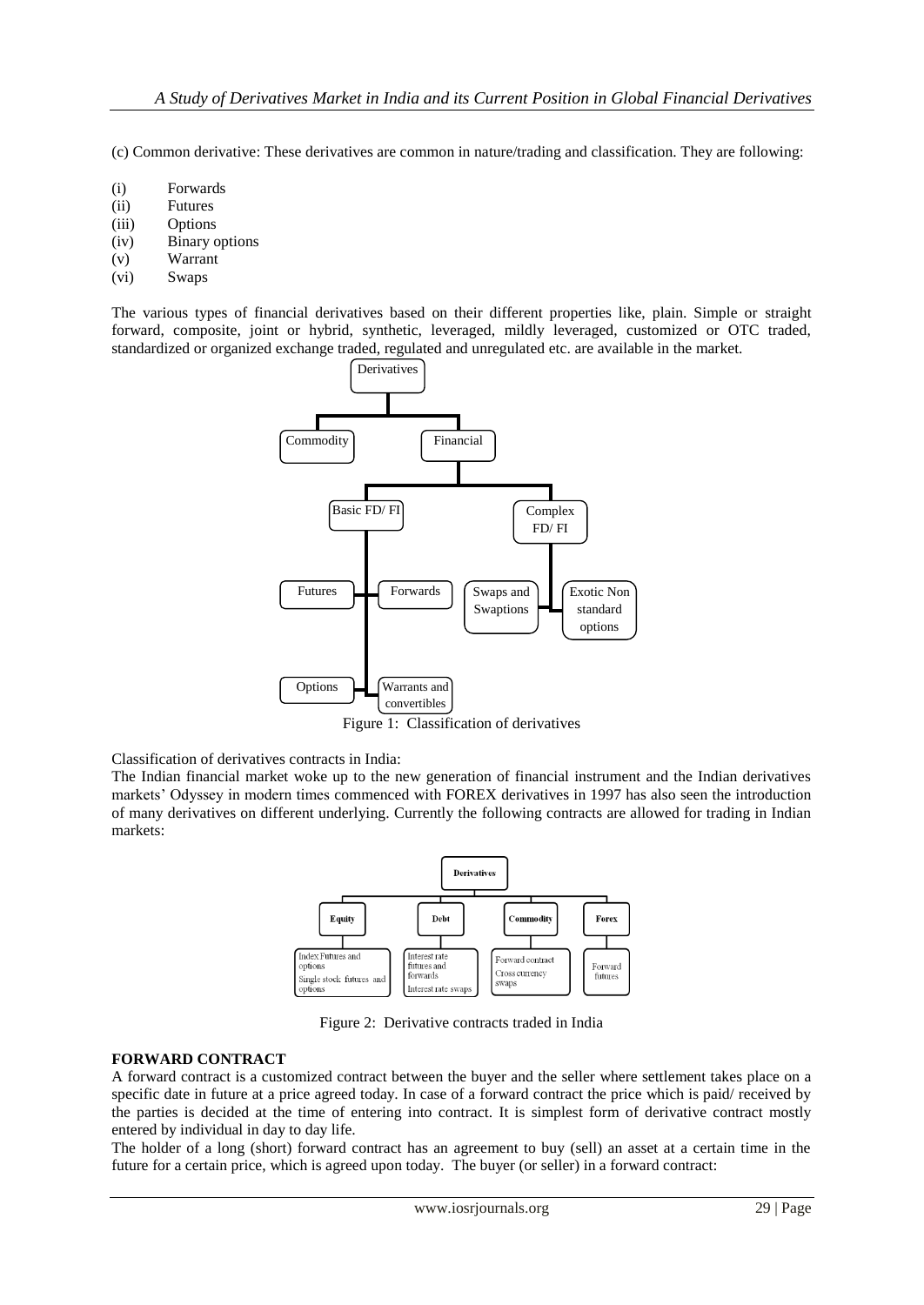- Acquires a legal obligation to buy (or sell) an asset (known as the underlying asset)
- At some specific future date (the expiration date)
- At a price (the forward price) which is fixed today.

The basic features of a contract are given in brief here as under:

- 1. Forward contracts are bilateral contracts, and hence, they are exposed to the counter party risk. There is risk of non-performance of obligation either of the parties, so these are riskier than to futures contracts.
- 2. Each contract is custom designed, and hence, is unique in terms of contract size, expiration date, the asset type, quality etc.
- 3. In forward contract, one of the parties takes a long position by agreeing to buy the asset at a certain specified future date. The other party assumes a short position by agreeing to sell the same asset at the same date for the same specified price. A party with no obligation offsetting the forward contract is said to have an open position. A party with a close position is, sometimes, called a hedger.
- 4. The specified price in a forward contract is referred to as the delivery price. The forward price for a particular forward contract at a particular time is the delivery price that would apply if the contract were entered into at that time. It is important to differentiate between the forward price and the delivery price. Both are equal at the time the contact is entered into. However, as time passes, the forward price is likely to change whereas the delivery price remains the same.
- 5. In the forward contract, derivative asset can often be contracted from the combination of underlying assets; such assets are often known as synthetic assets in the forward market.
- 6. In the forward market, the contract has to be settled by delivery of the asset on expiration date. In case the party wishes to reverse the contract, it has to compulsory go to the same counter party, which may dominate and command the price it wants as being in a monopoly situation.
- 7. In a forward contract, covered party or cost of carry relations are relation between the prices of forward and underlying assets.
- 8. Forward contract are very popular in foreign exchange market as well as interest rate bearing instruments. Most of the large and international banks quote the forward rate through their 'forward desk' lying within their foreign exchange trading room. Forward foreign exchange quotes by these banks are displayed with the spot rates.

# **III. Futures Contracts**

Futures contract is an agreement between two parties to buy or sell a specified quantity of an asset at a specified price and at a specified time and place. Future contracts are normally traded on an exchange which sets the certain standardized norms for trading in futures contracts. The features of a futures contract may be specified as follows:

- 1. Futures are traded only in organized exchanges.
- 2. Futures contract required to have standard contract terms.
- 3. Futures exchange has associated with clearing house.
- 4. Futures trading required margin payment and daily settlement.
- 5. Futures positions can be closed easily.
- 6. Futures markets are regulated by regulatory authorities like SEBI.
- 7. The futures contracts are executed on expiry date.

8. The futures prices are expressed in currency units, with a minimum price movement called a tick size. The quality of positive economic theory explains about its ability with precision clarity and simplicity. The main characteristics of futures explained by a good economic theory are as follows:

- 1. There are a limited number of actively traded products with futures contracts.
- 2. The trading unit is large and indivisible.
- 3. It has no more than maturity of 3 months.
- 4. The success ratio of new contract is about 25% in the world financial markets.

5. Futures are seldom used by farmers.

6. There are both commercial and non-commercial users of futures contract in interest rates and foreign exchange.

7. The main use of the future by the commercial users is to hedge corresponding cash and forward positions.

8. The positions of the non-commercial users take almost entirely speculative positions.

In foreign exchange futures, the positions of the commercials users are unbalanced.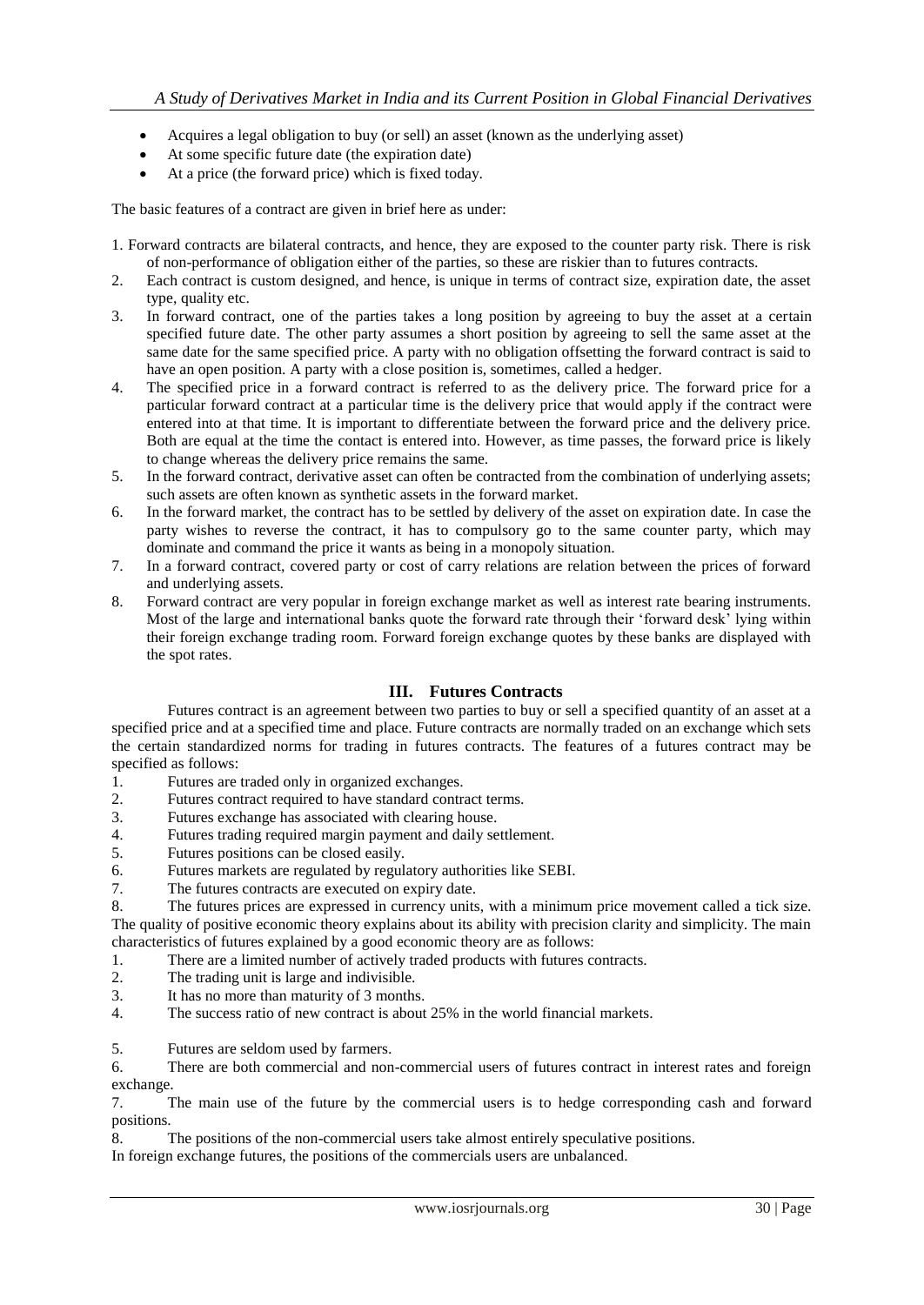There are different types of contracts in financial futures which are traded in the various futures market of the world. The followings are the important types of financial futures contract:

- 1. Stock future or equity futures
- 2. Stock index futures
- 3. Currency futures
- 4. Interest rate futures

#### **OPTIONS CONTRACTS**

Options are derivative contract that give the right, but not the obligation to either buy or sell a specific underlying security for a specified price on or before a specific date. In theory, option can be written on almost any type of underlying security. Equity (stock) is the most common, but there are also several types of nonequity options, based on securities such as bonds, foreign currency, indices or commodities such as gold or oil. The person who buys an option is normally called the buyer or holder. Conversely, the seller is known as the seller or writer. Again we can say "An option is a particular type of a contract between two parties where one person gives the other person the right to buy or sell a specific asset at a specified price within a specified time period." Today, options are traded on a variety of instruments like commodities, financial assets as diverse as foreign exchange, bank times deposits, treasury securities, stock, stock indexes, petroleum products, food grains, metals etc. The main characteristics of options are following:

- 1. Options holders do not receive any dividend or interest.
- 2. Option yield only capital gains.
- 3. Options holder can enjoy a tax advantages.
- 4. Options are traded on OTC and in all recognized stock exchanges.
- 5. Options holders can control their rights on the underlying assets.
- 6. Options create the possibility of gaining a windfall profit.
- 7. Options holder can enjoy a much wider risk- return combinations.
- 8. Options can reduce the total portfolio transaction costs.
- 9. Options enable with the investors to gain a better returns with a limited amount of investment.

A call which is the right to buy shares under a negotiable contract and which do not carry any obligation. The buyers have the right to receive the delivery of assets are known as 'call option.'

In this option the owner has the right to sell the underlying asset under the negotiable contract. Put option holder has the right to receive the payment by surrendering the asset.

The writer of an option is a stock broker, member or a security dealer. The buyer of an option pays a price depending on the risk of underlying security and he as an investor or a dealer or trader.

The basic features of options or followings:

- 1. The option is exercisable only by the owner namely the buyer of the option.
- 2. The owner has limited liability.
- 3. Owners of options have no voting rights and dividend right.
- 4. Options have high degree of risk to the option writers.
- 5. Options involving buying counter positions by the option sellers.
- 6. Flexibility in investors needs.
- 7. No certificates are issued by the company.

8. Options are popular because they allow the buyer profits from favorable movement in exchange rate.

Options can be classified into different categories like:

- (i) Call options
- (ii) Put options
- (iii) Exchange traded options
- (iv) OTC traded options
- (v) American options
- (vi) European options
- (vii) Commodity options
- (viii) Currency options
- (ix) Stock options
- (x) Stock Index options

#### **SWAPS CONTRACT**

A swap is an agreement between two or more people or parties to exchange sets of cash flows over a period in future.

Swaps are agreements between two parties to exchange assets at predetermined intervals. Swaps are generally customized transactions. The swaps are innovative financing which reduces borrowing costs, and to increase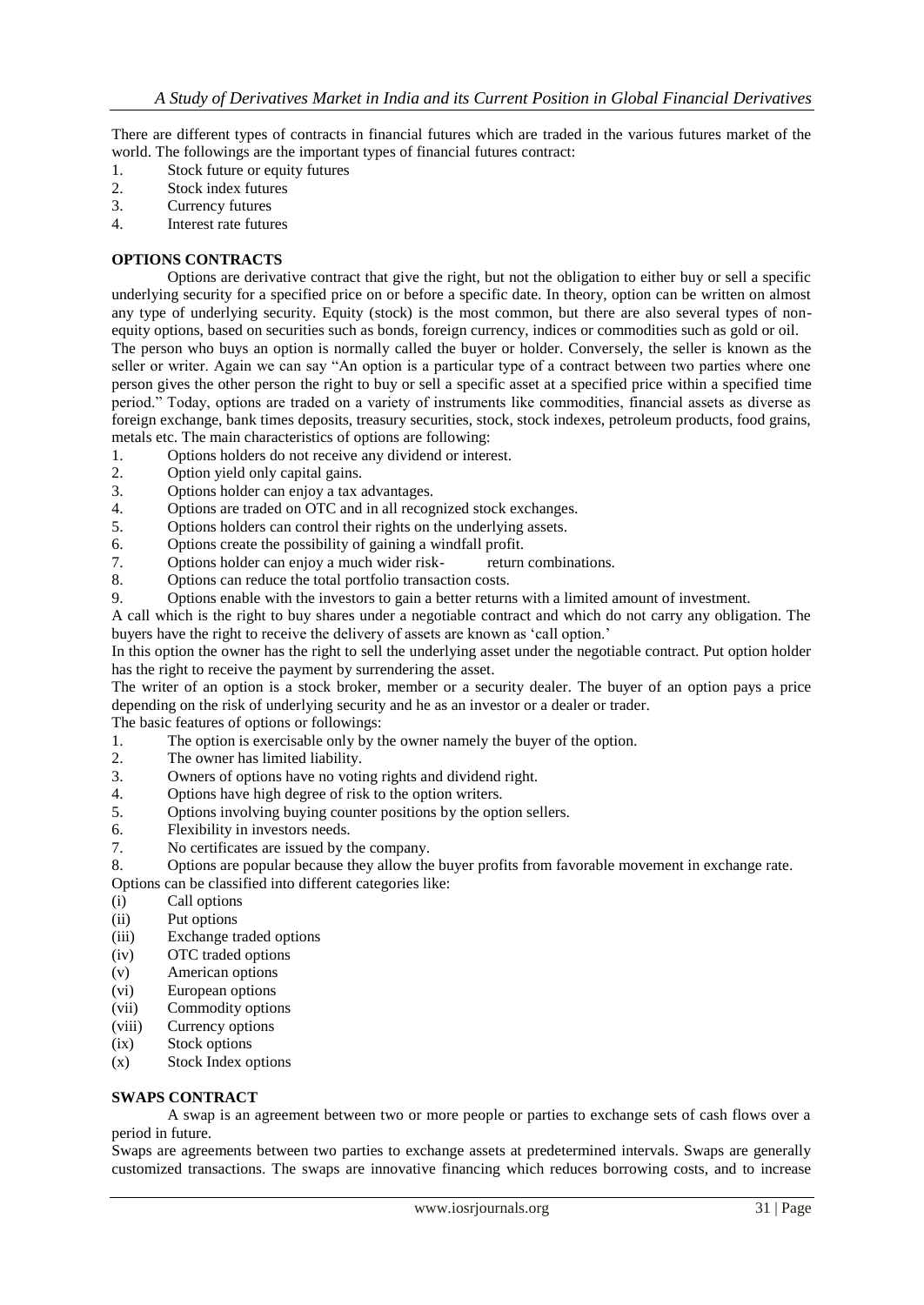control over interest rate risk and FOREX exposure. The swap includes both spot and forward transactions in a single agreement.

Swaps are at the centre of the global financial revolution.

Swaps are useful in avoiding the problems of unfavorable fluctuation in FOREX market. The parties that agree to the swap are known as counter parties. The two commonly used swaps are interest rate swaps and currency swaps.

Interest rate swaps which entail swapping only the interest related cash flows between the parties in the same currency.

Currency swaps entail swapping both principal and interest between the parties, with the cash flows in one direction being in a different currency than the cash flows in the opposite direction.

#### **SECTION – II**

# **HISTORICAL DEVELOPMENT OF DERIVATIVE MARKET IN INDIA**

The origin of derivatives can be traced back to the need of farmers to protect themselves against fluctuations in the price of their crop. From the time it was sown to the time it was ready for harvest, farmers would face price uncertainty. Through the use of simple derivative products, it was possible for the farmer to partially or fully transfer price risks by locking-in asset prices. These were simple contracts developed to meet the needs of farmers and were basically a means of reducing risk.

Derivative markets in India have been in existence in one form or the other for a long time. In the area of commodities, the Bombay Cotton Trade Association started future trading way back in 1875. This was the first organized futures market. Then Bombay Cotton Exchange Ltd. in 1893, Gujarat Vyapari Mandall in 1900, Calcutta Hesstan Exchange Ltd. in 1919 had started future market. After the country attained independence, derivative market came through a full circle from prohibition of all sorts of derivative trades to their recent reintroduction. In 1952, the government of India banned cash settlement and options trading, derivatives trading shifted to informal forwards markets. In recent years government policy has shifted in favour of an increased role at market based pricing and less suspicious derivatives trading. The first step towards introduction of financial derivatives trading in India was the promulgation at the securities laws (Amendment) ordinance 1995. It provided for withdrawal at prohibition on options in securities. The last decade, beginning the year 2000, saw lifting of ban of futures trading in many commodities. Around the same period, national electronic commodity exchanges were also set up. The more detail about evolution of derivatives are shown in table No.1 with the help of the chronology of the events.

| Sl. No.        | <b>Progress Date</b> | <b>Progress of Financial</b>            |  |  |  |
|----------------|----------------------|-----------------------------------------|--|--|--|
|                |                      | <b>Derivatives</b>                      |  |  |  |
| $\mathbf{1}$   | 1952                 | of the<br>forward<br>Enactment          |  |  |  |
|                |                      | contracts (Regulation) Act.             |  |  |  |
| $\overline{2}$ | 1953                 | Setting up of the forward market        |  |  |  |
|                |                      | commission.                             |  |  |  |
| 3              | 1956                 | <b>Enactment of Securities Contract</b> |  |  |  |
|                |                      | Regulation Act 1956                     |  |  |  |
| $\overline{4}$ | 1969                 | Prohibition of all<br>forms<br>of       |  |  |  |
|                |                      | forward trading under section 16        |  |  |  |
|                |                      | of SCRA.                                |  |  |  |
| 5              | 1972                 | Informal carry forward trades           |  |  |  |
|                |                      | between two settlement cycles           |  |  |  |
|                |                      | began on BSE.                           |  |  |  |
| 6              | 1980                 | Khuso Committee recommends              |  |  |  |
|                |                      | reintroduction of futures in most       |  |  |  |
|                |                      | commodities.                            |  |  |  |
| 7              | 1983                 | Govt.<br>amends<br>bye-laws<br>of       |  |  |  |
|                |                      | exchange of Bombay, Calcutta            |  |  |  |
|                |                      | and Ahmedabad and introduced            |  |  |  |
|                |                      | carry forward trading<br>in             |  |  |  |
|                |                      | specified shares.                       |  |  |  |
| 8              | 1992                 | Enactment of the SEBI Act.              |  |  |  |
| 9              | 1993                 | SEBI Prohibits carry forward            |  |  |  |
|                |                      | transactions.                           |  |  |  |
| 10             | 1994                 | Kabra Committee recommends              |  |  |  |
|                |                      | futures trading in 9 commodities.       |  |  |  |
| 11             | 1995                 | Patel<br>G.S.<br>Committee              |  |  |  |
|                |                      | recommends revised<br>carry             |  |  |  |
|                |                      | forward system.                         |  |  |  |
| 12             | 14th Dec. 1995       | NSE asked SEBI for permission           |  |  |  |
|                |                      | to trade index futures                  |  |  |  |

A Chronology of events: Financial Derivatives in India: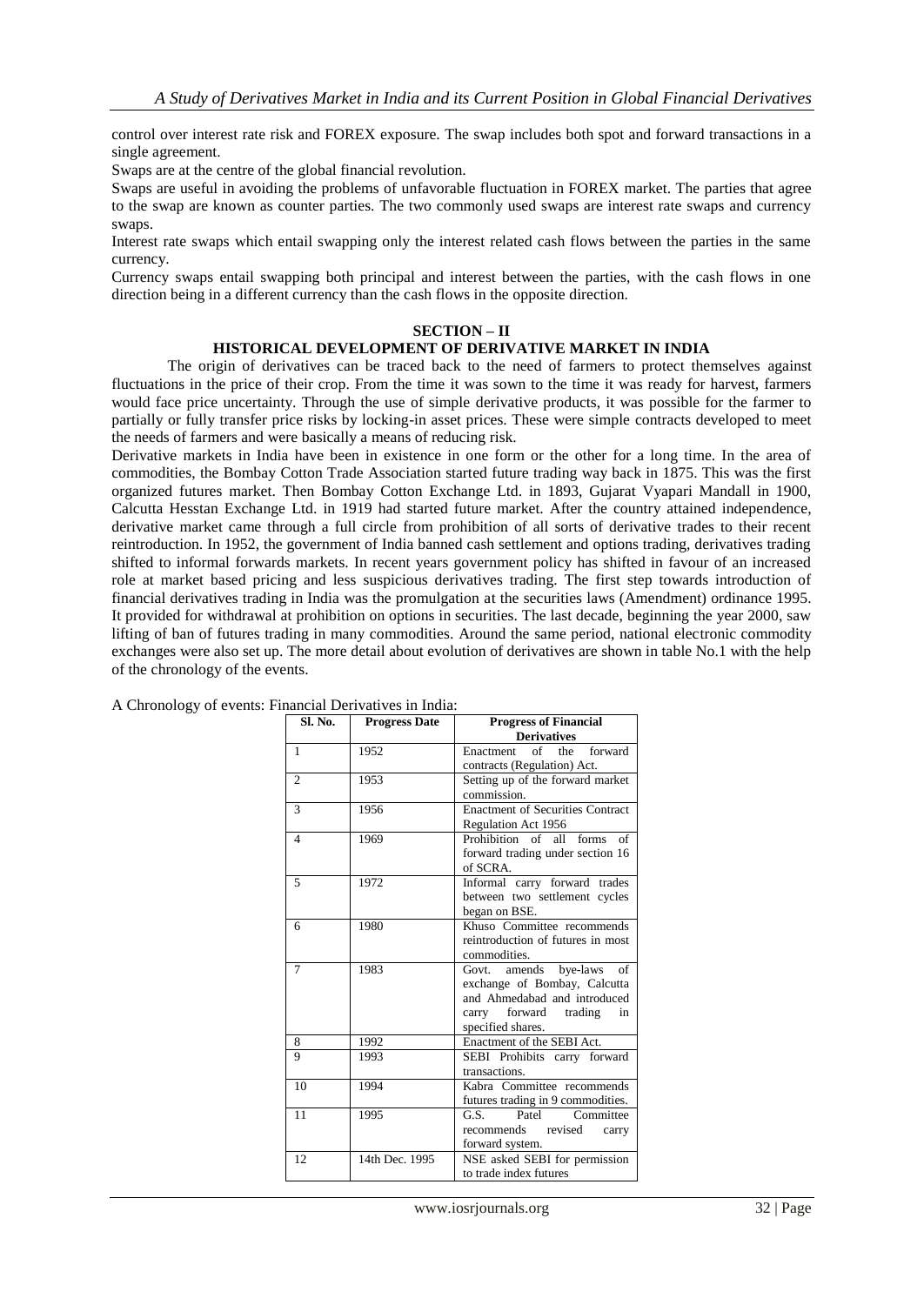| 13       | 1996                              | Revised system restarted<br>on<br>BSE.                                             |
|----------|-----------------------------------|------------------------------------------------------------------------------------|
| 14       | 18th Nov. 1996                    | SEBI setup LC Gupta committee                                                      |
|          |                                   | to draft frame work for index<br>futures                                           |
| 15       | 11th May 1998                     | LC Gupta committee submitted                                                       |
|          |                                   | report                                                                             |
| 16       | 1st June 1999                     | Interest rate swaps/forward rate<br>agreements allowed at BSE                      |
| 17       | 7th July 1999                     | RBI gave permission to OTC for                                                     |
|          |                                   | interest rate swaps/forward rate<br>agreements                                     |
| 18       | 24th May 2000                     | SIMEX chose Nifty for trading                                                      |
|          |                                   | futures and options on an Indian<br>index                                          |
| 19       | 25th May 2000                     | SEBI gave permission to NSE &<br>BSE to do index futures trading                   |
| 20       | 9th June 2000                     | Equity derivatives introduced at<br><b>BSE</b>                                     |
| 21       | 12th June 2000                    | Commencement of derivatives                                                        |
| 22       | 31st Aug. 2000                    | trading (index futures) at NSE<br>Commencement<br>of<br>trading                    |
|          |                                   | futures & options on Nifty at<br><b>SIMEX</b>                                      |
| 23       | 1st June 2001                     | Index option launched at BSE                                                       |
| 24       | <b>Jun 2001</b>                   | Trading on equity index options<br>at NSE                                          |
| 25       | <b>July 2001</b>                  | Trading at stock options at NSE                                                    |
| 26<br>27 | 9th July 2001<br><b>July 2001</b> | Stock options launched at BSE<br>Commencement of trading                           |
|          |                                   | in<br>options on individual securities                                             |
| 28       | 1st Nov. 2001                     | Stock futures launched at BSE                                                      |
| 29       | Nov. 2001                         | Commencement of trading<br>in                                                      |
| 30       | 9th Nov. 2001                     | futures on individual security<br>Trading of Single stock futures                  |
|          |                                   | at BSE                                                                             |
| 31       | <b>June 2003</b>                  | Trading of Interest rate futures at<br>NSE                                         |
| 32       | Aug. 2003                         | Launch of futures & options in<br>CNX IT index                                     |
| 33       | 13th Sep. 2004                    | Weekly options of BSE                                                              |
| 34       | June 2005                         | Launch of futures & options in<br><b>Bank Nifty index</b>                          |
| 35       | Dec. 2006                         | 'Derivative Exchange of the Year                                                   |
|          | <b>June 2007</b>                  | by Asia risk magazine<br>NSE launches derivatives                                  |
| 36       |                                   | on<br>Nifty Junior & CNX 100                                                       |
| 37       | Oct. 2007                         | NSE launches derivatives on<br>Nifty Midcap -50                                    |
| 38       | 1st Jan. 2008                     | Trading of Chhota (Mini) Sensex<br>at BSE                                          |
| 39       | 1st Jan. 2008                     | Trading of mini index futures &<br>options at NSE                                  |
| 40       | 3rd March 2009                    | Long term options contracts on<br>S&P CNX Nifty index                              |
| 41       | NA                                | Futures & options on sectoral                                                      |
|          |                                   | indices (BSE<br>TECK,<br><b>BSE</b><br>FMCG.<br><b>BSE</b><br>Metal,<br><b>BSE</b> |
|          |                                   | Bankex & BSE oil & gas)                                                            |
| 42       | 29th Aug. 2008                    | Trading of currency futures at<br><b>NSE</b>                                       |
| 43       | Aug. 2008                         | Launch of interest rate futures                                                    |
| 44       | 1st Oct. 2008                     | Currency derivative introduced                                                     |
| 45       | 10th Dec. 2008                    | at BSE<br>S&P CNX Defty futures<br>&                                               |
|          |                                   | options at NSE                                                                     |
| 46       | Aug. 2009                         | Launch of interest rate futures at<br>NSE                                          |
| 47       | 7th Aug. 2009                     | <b>BSE-USE</b><br>form alliance<br>to                                              |
|          |                                   | develop currency & interest rate<br>derivative markets                             |
| 48       | 18th Dec. 2009                    | BSE's new derivatives rate to                                                      |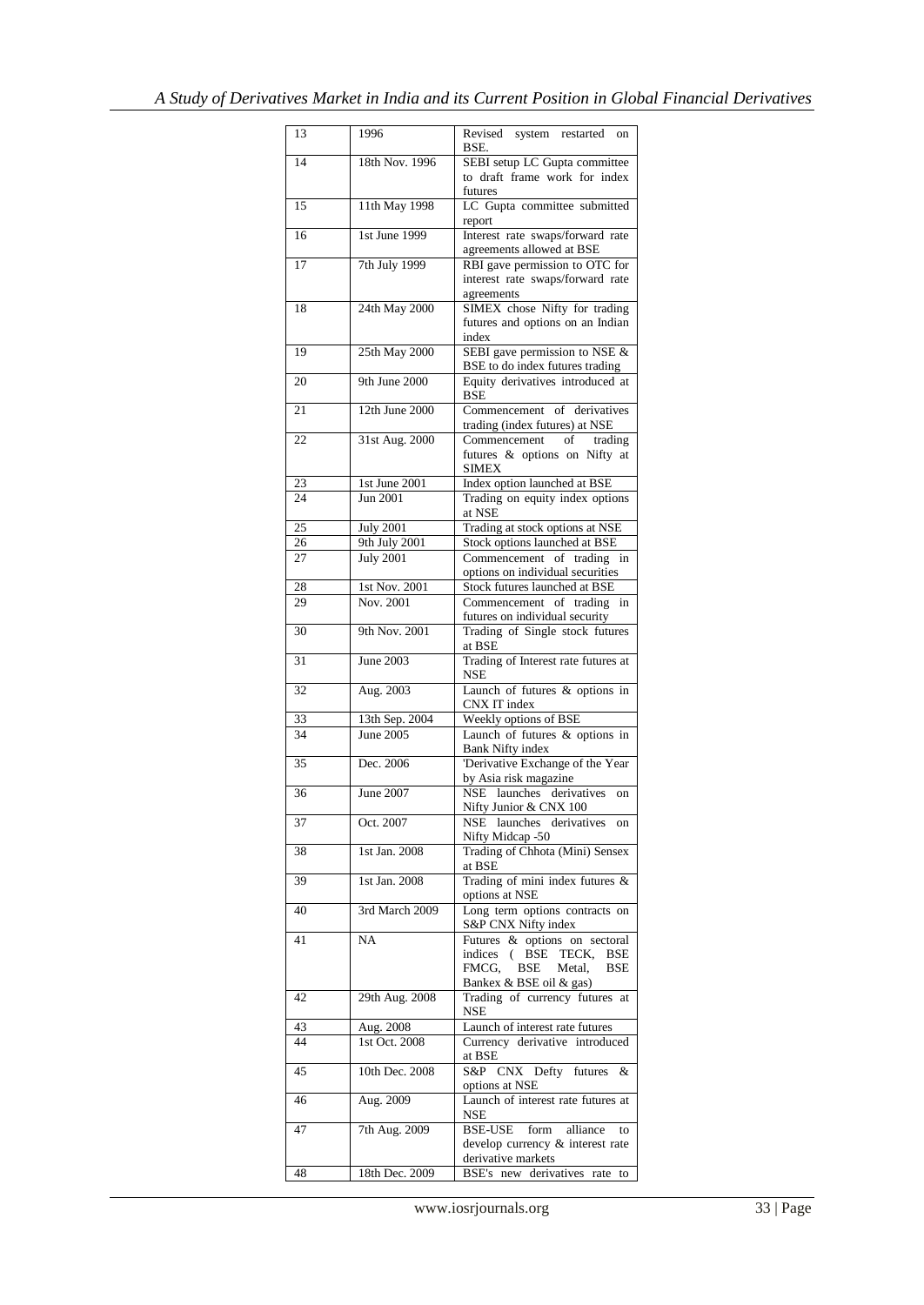|    |                                      | lower transaction costs for all                                                      |
|----|--------------------------------------|--------------------------------------------------------------------------------------|
| 49 | Feb. 2010                            | Launch of currency future on<br>additional currency pairs at NSE                     |
| 50 | Apr. 2010                            | Financial derivatives exchange<br>award of the year by Asian<br><b>Banker to NSE</b> |
| 51 | <b>July 2010</b>                     | Commencement trading of S&P<br>CNX Nifty futures on CME at<br><b>NSE</b>             |
| 52 | Oct. 2010                            | Introduction of European style<br>stock option at NSE                                |
| 53 | Oct. 2010                            | Introduction of Currency options<br>on USD INR by NSE                                |
| 54 | <b>July 2011</b>                     | Commencement of 91 day GOI<br>trading Bill futures by NSE                            |
| 55 | Aug. 2011                            | Launch of derivative on Global<br>Indices at NSE                                     |
| 56 | Sep. 2011                            | Launch of derivative on CNX<br>PSE & CNX infrastructure<br>Indices at NSE            |
| 57 | 30th March 2012                      | BSE launched<br>trading<br>in<br>BRICSMART<br>indices<br>derivatives                 |
| 58 | 29 <sup>th</sup><br>November<br>2013 | BSE launched<br>currency<br>derivative segment                                       |

# **REGULATION OF DERIVATIVES TRADING IN INDIA**

The regulatory frame work in India is based on L.C. Gupta Committee report and J.R. Varma Committee report. It is mostly consistent with the international organization of securities commission (IUSCO). The L.C. Gupta Committee report provides a perspective on division of regulatory responsibility between the exchange and SEBI. It recommends that SEBI"s role should be restricted to approving rules, bye laws and regulations of a derivatives exchange as also to approving the proposed derivatives contracts before commencement of their trading. It emphasizes the supervisory and advisory role of SEBI. It also suggests establishment of a separate clearing corporation.

# **DERIVATIVES MARKET IN INDIA**

In India, there are two major markets namely National Stock Exchange (NSE) and Bombay Stock Exchange (BSE) along with other Exchanges of India are the market for derivatives. Here we may discuss the performance of derivatives products in Indian market.

# **DERIVATIVE PRODUCTS TRADED AT BSE**

The BSE started derivatives trading on June 9, 2000 when it launched "Equity derivatives (Index futures-SENSEX) first time. It was followed by launching various products which are shown in table no.2. They are index options, stock options, single stock futures, weekly options, stocks for: Satyam, SBI, Reliance Industries, Tata Steel, Chhota (Mini) SENSEX, Currency futures, US dollar-rupee future and BRICSMART indices derivatives. The table No.2 summarily specifies the derivative products and their date of introduction at BSE.

| Sl. No.        | of<br>Date      | Derivatives products            |
|----------------|-----------------|---------------------------------|
|                | commencement    |                                 |
| $\overline{1}$ | $9th$ June 2000 | Equity derivatives<br>(Index    |
|                |                 | futures - SENSEX)               |
| $\overline{2}$ | 1st June 2001   | Index Options - S&P CNX         |
|                |                 | Nifty                           |
| 3              | 9th July 2001   | Stock options launched (Stock   |
|                |                 | option on 109 stocks)           |
| 4              | 9th Nov. 2002   | Stock futures launched (Stock   |
|                |                 | futures on 109 Stocks)          |
| 5              | 13th Sep. 2004  | Weekly options on 4 Stocks      |
| 6              | 1st Jan. 2008   | Chhota (mini) SENSEX            |
| $\overline{7}$ | NA              | Futures options on sectoral     |
|                |                 | indices (namely BSE TECK,       |
|                |                 | BSE FMCG, BSE metal, BSE        |
|                |                 | Bankex & BSE oil & gas)         |
| 8              | 1st Oct. 2008   | Currency derivative introduced  |
|                |                 | (currency futures on US Dollar) |
| 9              | 30th March 2012 | Launched BRICSMART indices      |
|                |                 | derivatives                     |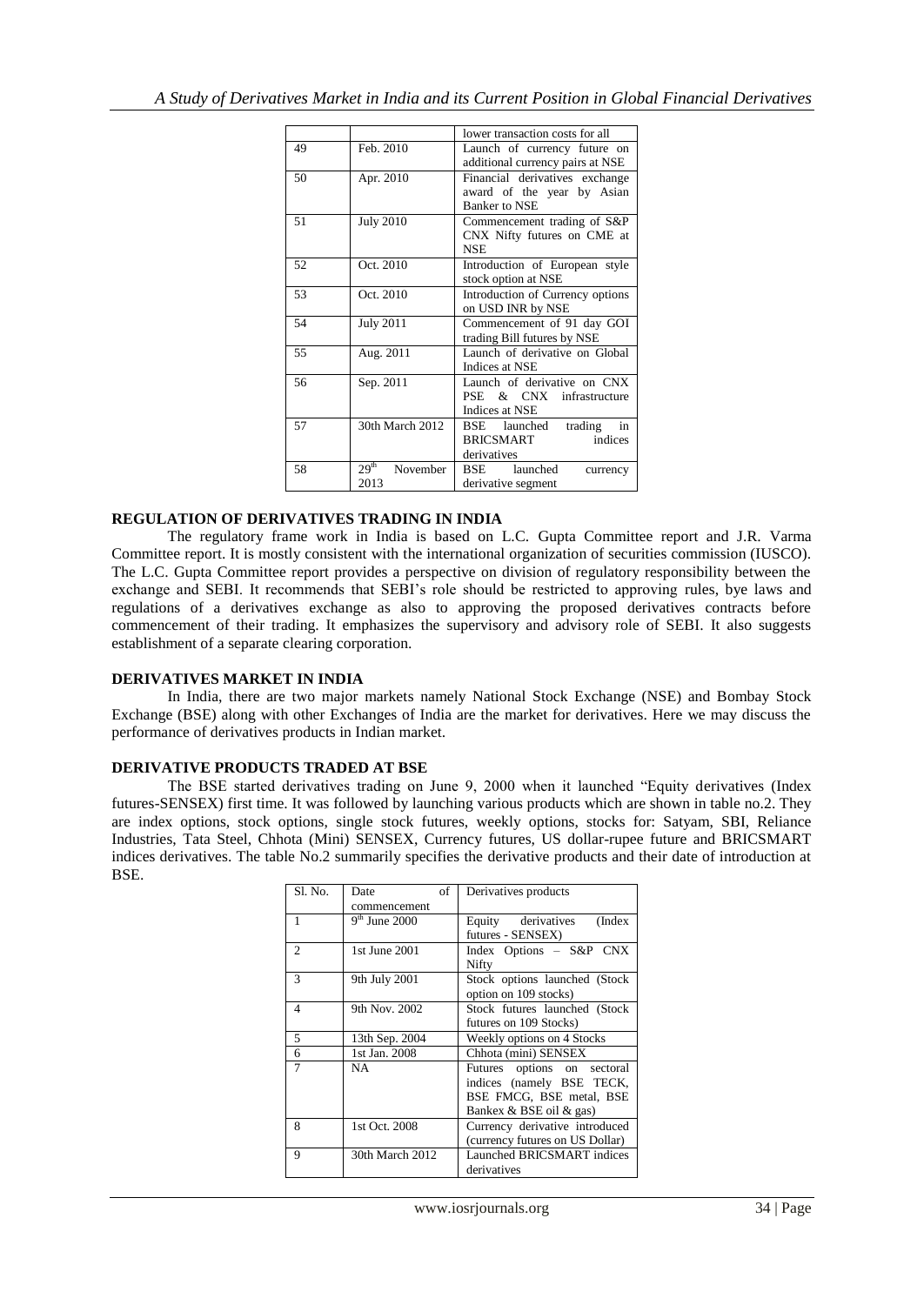Source: Compiled from BSE website

### **DERIVATIVE PRODUCTS TRADED AT NSE**

The NSE started derivatives trading on June 12, 2000 when it launched "Index Futures S & P CNX Nifty" first time. It was followed by launching various derivative products which are shown in table no.3. They are index options, stock options, stock future, interest rate, future CNX IT future and options, Bank Nifty futures and options, CNX Nifty Junior futures and options, CNX100 futures and options, Nifty Mid Cap-50 future and options, Mini index futures and options, Long term options. Currency futures on USD-rupee, Defty future and options, interest rate futures, SKP CNX Nifty futures on CME, European style stock options, currency options on USD INR, 91 days GOI T.B. futures, and derivative global indices and infrastructures indices. The table no.3 presents a description of the types of derivative product traded at NSE and their data of introduction at NSE.

| Sl. No. | Introduction date | Derivative Products       |
|---------|-------------------|---------------------------|
|         | 12th June 2000    | Index futures             |
|         |                   | S&P CNX Nifty             |
| 2       | 4th June 2001     | Index Options             |
|         |                   | S&P CNX Nifty             |
| 3       | 2nd July 2001     | Stock options - on        |
|         |                   | 233 stocks                |
| 4       | 9th Nov. 2001     | Stock<br>futures          |
|         |                   | on                        |
|         |                   | 233 stocks                |
| 5       | 23rd June 2003    | Interest rate futures     |
|         |                   | – T. Bills &<br>10        |
|         |                   | years Bond                |
| 6       | 29th Aug. 2003    | CNX IT futures &          |
|         |                   | options                   |
| 7       | 13th June 2005    | <b>Bank Nifty futures</b> |
|         |                   | & options                 |
| 8       | 1st June 2007     | CNX Nifty Junior          |
|         |                   | Futures & Options         |
| 9       | 1st June 2007     | CNX 100 futures &         |
|         |                   |                           |
|         |                   | options                   |
| 10      | 5th Oct. 2007     | Nifty midcap $-50$        |
|         |                   | futures & options         |
| 11      | 1st Jan. 2008     | Mini index futures        |
|         |                   | & options - S&P           |
|         |                   | CNX Nifty Index           |
| 12      | 3rd March 2008    | Long term options         |
|         |                   | contracts on $-$ S&P      |
|         |                   | CNX Nifty Index           |
| 13      | 29th Aug. 2008    | Currency futures on       |
|         |                   | <b>US Dollar Rupee</b>    |
| 14      | 10th Dec. 2008    | S&P CNX Defty             |
|         |                   |                           |
|         |                   | Futures & options         |
| 15      | Aug. 2009         | Launch of Interest        |
|         |                   | rate futures              |
| 16      | Feb. 2009         | Launch of currency        |
|         |                   | futures<br>on             |
|         |                   | additional currency       |
|         |                   | pair                      |
| 17      | <b>July 2010</b>  | S&P CNX Nifty             |
|         |                   | futures on CME            |
| 18      | Oct. 2010         | Introduction<br>of        |
|         |                   | European<br>style         |
|         |                   | stock options             |
| 19      | Oct. 2010         | Introduction<br>of        |
|         |                   |                           |
|         |                   | Currency options          |
|         |                   | on USD INR                |
| 20      | <b>July 2011</b>  | start 91 day GOI          |
|         |                   | Treasury<br>Bill-         |
|         |                   | futures                   |
| 21      | Aug. 2011         | Launch<br>of              |
|         |                   | derivatives<br>on         |
|         |                   | global indices            |
| 22      | Sep. 2011         | Launch<br>of              |
|         |                   | derivatives on CNX        |
|         |                   | PSE &<br><b>CNX</b>       |
|         |                   | Infrastructure            |
|         |                   |                           |
|         |                   | indices                   |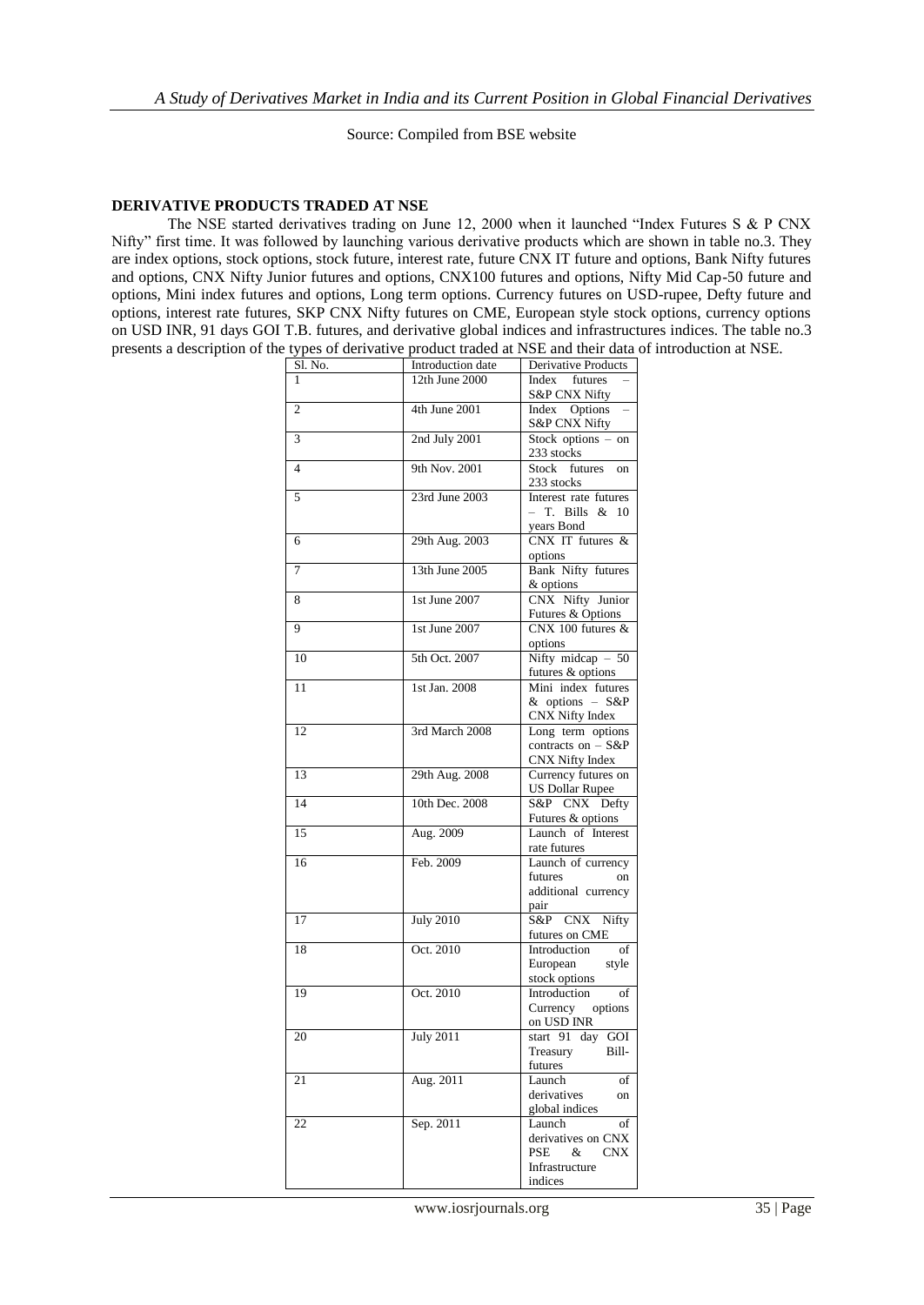Source: Compiled from NSE website

# **GROWTH OF INDIAN DERIVATIVES MARKET**

The NSE and BSE are two major Indian markets have shown a remarkable growth both in terms of volumes and numbers of traded contracts. Introduction of derivatives trading in 2000, in Indian markets was the starting of equity derivative market which has registered on explosive growth and is expected to continue the same in the years to come. NSE alone accounts 99% of the derivatives trading in Indian markets. Introduction of derivatives has been well received by stock market players. Derivatives trading gained popularity after its introduction in very short time.

If we compare the business growth of NSE and BSE in terms of number of contracts traded and volumes in all product categories with the help of table no.4, table no.5 and table no.12 which shows the NSE traded 636132957 total contracts whose total turnover is Rs.16807782.22 cr in the year 2012-13 in futures and options segment while in currency segment in 483212156 total contracts have traded whose total turnover is Rs.2655474.26 cr in same year.

In case of BSE the total numbers of contracts traded are 150068157 whose total turnover is Rs.3884370.96 Cr in the year 2012-13 for all segments. In the above case we can say that the performance of BSE is not encouraging both in terms of volumes and numbers of contracts traded in all product categories. The table no.4, table no.5 and table no.12 summarily specifies the updated figures since 2003-04 to 2012-13 about number of contracts traded and total volumes in all segments.

| Year      | <b>Total No. of Contracts</b> | Total Turnover (Rs. Cr.) | Average Daily Turnover (Rs. Cr.) |
|-----------|-------------------------------|--------------------------|----------------------------------|
| 2013-2014 | 911118963                     | 26444804.86              | 155557.68                        |
| 2012-2013 | 1131467418                    | 31533003.96              | 126638.57                        |
| 2011-2012 | 1205045464                    | 31349731.74              | 125902.54                        |
| 2010-2011 | 1034212062                    | 29248221.09              | 115150.48                        |
| 2009-2010 | 679293922                     | 17663664.57              | 72392.07                         |
| 2008-2009 | 657390497                     | 11010482.20              | 45310.63                         |
| 2007-2008 | 425013200                     | 13090477.75              | 52153.30                         |
| 2006-2007 | 216883573                     | 7356242                  | 29543                            |
| 2005-2006 | 157619271                     | 4824174                  | 19220                            |
| 2004-2005 | 77017185                      | 2546982                  | 10107                            |
| 2003-2004 | 56886776                      | 2130610                  | 8388                             |
| 2002-2003 | 16768909                      | 439862                   | 1752                             |
| 2001-2002 | 4196873                       | 101926                   | 410                              |
| 2000-2001 | 90580                         | 2365                     | 11                               |

Source: Compiled from NSE website.

| Table 5: Business growth of NSE in CD Segment |  |  |  |
|-----------------------------------------------|--|--|--|
|-----------------------------------------------|--|--|--|

| Year      | <b>Total Number of Contracts</b> | Total Turnover (Rs. Crs)            | Average Daily Turnover (Rs. Crs) |
|-----------|----------------------------------|-------------------------------------|----------------------------------|
| 2013-2014 | 54,88,48,391                     | 32,94,408.65                        | 19,727.00                        |
| 2012-2013 | 95, 92, 43, 448                  | 52,74,464.65                        | 21,705.62                        |
| 2011-2012 | 97.33.44.132                     | 46.74.989.91                        | 19.479.12                        |
| 2010-2011 | 74.96.02.075                     | 34,49,787.72                        | 13.854.57                        |
| 2009-2010 | 37,86,06,983                     | 17,82,608.04                        | 7.427.53                         |
| 2008-2009 | 3, 26, 72, 768                   | 1.62.272.43                         | 1.167.43                         |
|           |                                  | $\alpha$ $\alpha$ $\alpha$ $\alpha$ | $\cdots$                         |

Source: Compiled from NSE website. **SECTION – III**

**Statistical data (Information):**This section contains the statistical data or information about Indian derivatives markets namely: product wise turnover of FO segment at NSE, product wise turnover of CD segment at NSE, Number of contract traded at NSE in FO segment, number of contracts traded at NSE in CD segment, Average daily transaction at NSE in FO segment, average daily transactions at NSE in CD segment, Product wise turnover of futures at BSE, product wise turnover of options at BSE, number of contract traded at BSE in future segment, number of contract, traded at BSE in option segment and average daily transaction at BSE in all segments.

After analyzing the data given in table no.6, 7, 8, 9, 10, 11, 13, 14, 15, 16, and 17) we can say that they are encouraging growth and developing. Industry analyst feels that the derivatives market has not yet, realized its full potential in terms of growth and trading. Analyst points out that the equity derivative market on the NSE and BSE has been limited to only four product Index-futures, index options and individual stock future and options, which in turn are limited to certain select stock only.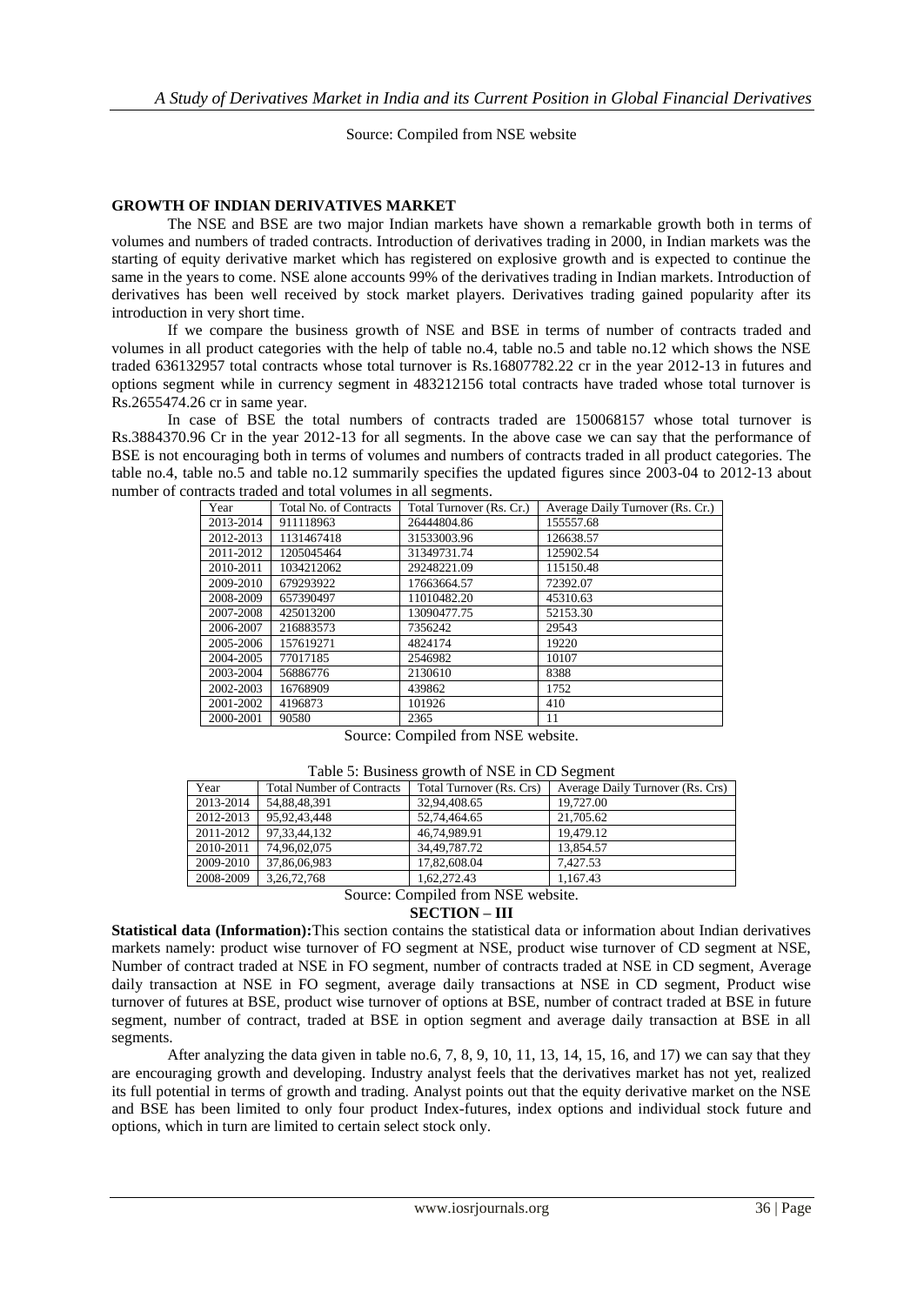|         | Taon I w. v. Though who hannover at I w.       |                                                |                                                            |                                                            |                                 |                                            |  |
|---------|------------------------------------------------|------------------------------------------------|------------------------------------------------------------|------------------------------------------------------------|---------------------------------|--------------------------------------------|--|
| Year    | <b>Index Futures</b><br>Turnover<br>$($ ₹ cr.) | <b>Stock Returns</b><br>Turnover<br>$($ ₹ cr.) | <b>Index Options</b><br>Notional<br>Turnover<br>$($ ₹ cr.) | <b>Stock Options</b><br>Notional<br>Turnover<br>$($ ₹ cr.) | Total<br>Turnover<br>$($ ₹ cr.) | Average<br>Daily<br>Turnover<br>$($ ₹ cr.) |  |
| 2013-14 | 2176314.26                                     | 3203112.18                                     | 19462635.85                                                | 1602742.62                                                 | 26444804.86                     | 155557.68                                  |  |
| 2012-13 | 2527130.76                                     | 4223872.02                                     | 22781574.14                                                | 2000427.29                                                 | 31533003.96                     | 126638.57                                  |  |
| 2011-12 | 3577998.41                                     | 4074670.73                                     | 22720031.64                                                | 977031.13                                                  | 31349731.74                     | 125902.54                                  |  |
| 2010-11 | 4356754.53                                     | 5495756.70                                     | 18365365.76                                                | 1030344.21                                                 | 29248221.09                     | 115150.48                                  |  |
| 2009-10 | 3934388.67                                     | 5195246.64                                     | 8027964.20                                                 | 506065.18                                                  | 17663664.57                     | 72392.07                                   |  |
| 2008-09 | 3570111.40                                     | 3479642.12                                     | 3731501.84                                                 | 229226.81                                                  | 11010482.20                     | 45310.63                                   |  |
| 2007-08 | 3820667.27                                     | 7548563.23                                     | 1362110.88                                                 | 359136.55                                                  | 13090477.75                     | 52153.30                                   |  |
| 2006-07 | 2539574                                        | 3830967                                        | 791906                                                     | 193795                                                     | 7356242                         | 29543                                      |  |
| 2005-06 | 1513755                                        | 2791697                                        | 338469                                                     | 180253                                                     | 4824174                         | 19220                                      |  |
| 2004-05 | 772147                                         | 1484056                                        | 121943                                                     | 168836                                                     | 2546982                         | 10107                                      |  |
| 2003-04 | 554446                                         | 1305939                                        | 52816                                                      | 217207                                                     | 2130610                         | 8388                                       |  |
| 2002-03 | 43952                                          | 286533                                         | 9246                                                       | 100131                                                     | 439862                          | 1752                                       |  |
| 2001-02 | 21483                                          | 51515                                          | 3765                                                       | 25163                                                      | 101926                          | 410                                        |  |
| 2000-01 | 2365                                           |                                                |                                                            |                                                            | 2365                            | 11                                         |  |

Table No. 6: Product wise turnover at NSE

Source: Compiled from NSE website

| Table No. 7: Product wise Turnover of CD Segment at NSE |  |  |  |  |  |  |
|---------------------------------------------------------|--|--|--|--|--|--|
|---------------------------------------------------------|--|--|--|--|--|--|

| Year      | <b>Currency Futures</b><br><b>Turnover</b><br>$(math>^{\mathbf{F}}$ cr.) | <b>Currency Options</b><br><b>Notional Turnover</b><br>(₹ cr.) | <b>Total Turnover</b><br>(₹ cr.) | <b>Average Daily</b><br><b>Turnover</b><br>(₹ cr.) |
|-----------|--------------------------------------------------------------------------|----------------------------------------------------------------|----------------------------------|----------------------------------------------------|
| 2013-2014 | 23,66,882.14                                                             | 9,27,526.51                                                    | 32,94,408.65                     | 19,727.00                                          |
| 2012-2013 | 37, 65, 105. 33                                                          | 15,09,359.32                                                   | 52,74,464.65                     | 21,705.62                                          |
| 2011-2012 | 33,78,488.92                                                             | 12,96,500.98                                                   | 46,74,989.91                     | 19,479.12                                          |
| 2010-2011 | 32,79,002.13                                                             | 1.70.785.59                                                    | 34.49.787.72                     | 13,854.57                                          |
| 2009-2010 | 17.82,608.04                                                             |                                                                | 17,82,608.04                     | 7,427.53                                           |
| 2008-2009 | 1.62.272.43                                                              | ٠                                                              | 1.62.272.43                      | 1.167.43                                           |

Table 8: Number of Contract traded at NSE in FO Segment

| Year    | <b>Index Futures</b><br>No. of<br>contracts | <b>Stock Futures</b><br>No. of<br>contracts | <b>Index Options</b><br>No. of<br>contracts | Stock<br>Options No.<br>of contracts | Total No. of<br>contracts |
|---------|---------------------------------------------|---------------------------------------------|---------------------------------------------|--------------------------------------|---------------------------|
| 2013-14 | 75537352                                    | 116676854                                   | 663033020                                   | 55871737                             | 911118963                 |
| 2012-13 | 96100385                                    | 147711691                                   | 820877149                                   | 66778193                             | 1131467418                |
| 2011-12 | 146188740                                   | 158344617                                   | 864017736                                   | 36494371                             | 1205045464                |
| 2010-11 | 165023653                                   | 186041459                                   | 650638557                                   | 32508393                             | 1034212062                |
| 2009-10 | 178306889                                   | 145591240                                   | 341379523                                   | 14016270                             | 679293922                 |
| 2008-09 | 210428103                                   | 221577980                                   | 212088444                                   | 13295970                             | 657390497                 |
| 2007-08 | 156598579                                   | 203587952                                   | 55366038                                    | 9460631                              | 425013200                 |
| 2006-07 | 81487424                                    | 104955401                                   | 25157438                                    | 5283310                              | 216883573                 |
| 2005-06 | 58537886                                    | 80905493                                    | 12935116                                    | 5240776                              | 157619271                 |
| 2004-05 | 21635449                                    | 47043066                                    | 3293558                                     | 5045112                              | 77017185                  |
| 2003-04 | 17191668                                    | 32368842                                    | 1732414                                     | 5583071                              | 56886776                  |
| 2002-03 | 2126763                                     | 10676843                                    | 442241                                      | 3523062                              | 16768909                  |
| 2001-02 | 1025588                                     | 1957856                                     | 175900                                      | 1037529                              | 4196873                   |
| 2000-01 | 90580                                       |                                             |                                             |                                      | 90580                     |

Source: Compiled from NSE Website

Table 9: Number of Contract traded at NSE in CD Segment

| Year      | <b>Currency Futures No.</b><br>of contracts | <b>Currency Options</b><br>No. of contracts | Total No. of<br>contracts |
|-----------|---------------------------------------------|---------------------------------------------|---------------------------|
| 2013-2014 | 39,00.52,130                                | 15.87.96.261                                | 54.88.48.391              |
| 2012-2013 | 68,41,59,263                                | 27,50,84,185                                | 95, 92, 43, 448           |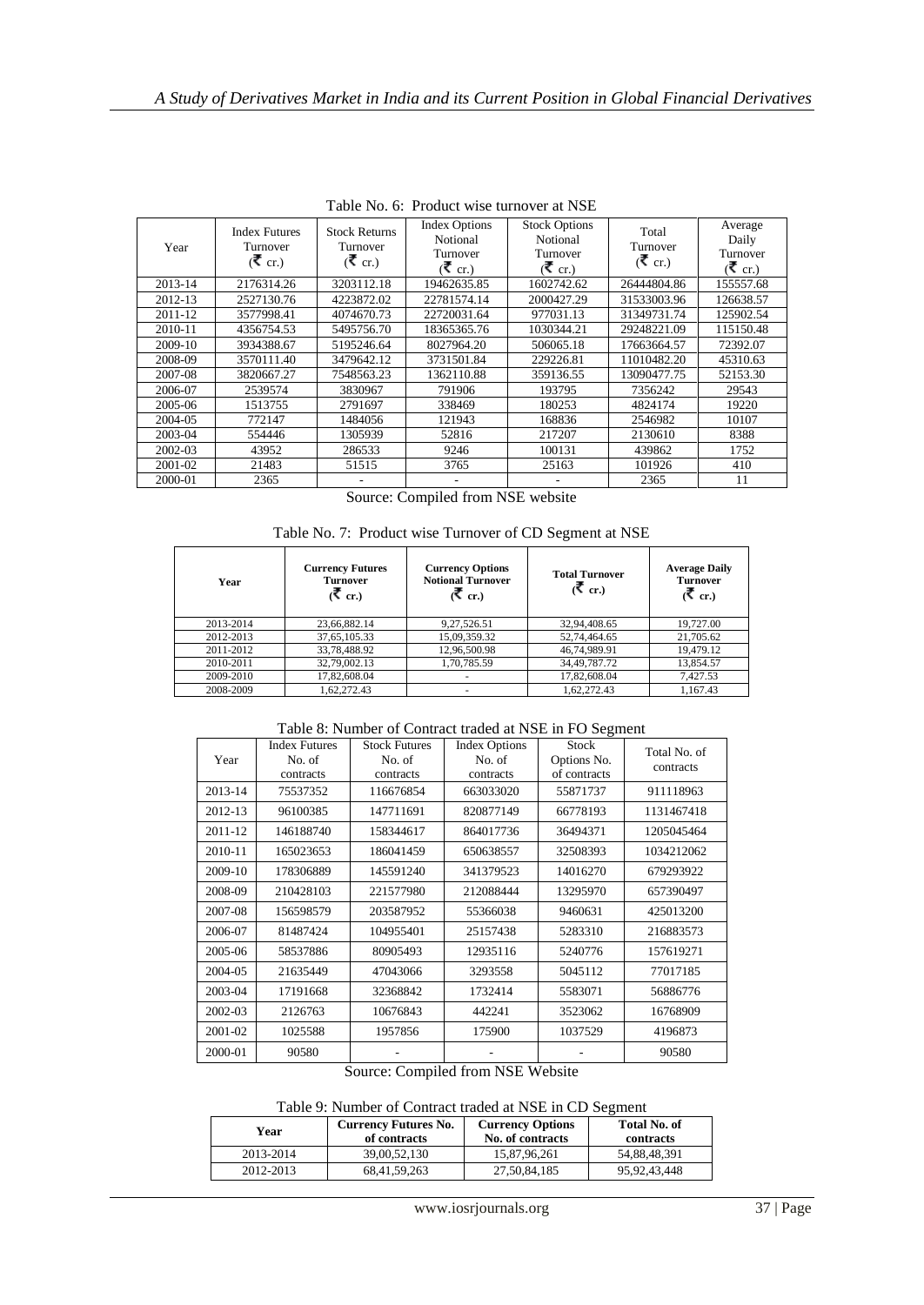| 2011-2012 | 70.13.71.974   | 27, 19, 72, 158 | 97.33.44.132   |
|-----------|----------------|-----------------|----------------|
| 2010-2011 | 71.21.81.928   | 3,74,20,147     | 74.96.02.075   |
| 2009-2010 | 37,86,06,983   |                 | 37,86,06,983   |
| 2008-2009 | 3, 26, 72, 768 |                 | 3, 26, 72, 768 |

| Year        | Total No. of<br>contracts | <b>Total Turnover</b><br>$($ ₹ cr.) | <b>Average Daily</b><br>Turnover (Rs. |
|-------------|---------------------------|-------------------------------------|---------------------------------------|
|             |                           |                                     | $Cr.$ )                               |
| 2013-14     | 1279243623                | 38034680.30                         | 151532.59                             |
| 2012-13     | 1131467418                | 31533003.96                         | 126638.57                             |
| $2011 - 12$ | 1205045464                | 31349731.74                         | 125902.54                             |
| 2010-11     | 1034212062                | 29248221.09                         | 115150.48                             |
| 2009-10     | 679293922                 | 17663664.57                         | 72392.07                              |
| 2008-09     | 657390497                 | 11010482.20                         | 45310.63                              |
| 2007-08     | 425013200                 | 13090477.75                         | 52153.30                              |
| 2006-07     | 216883573                 | 7356242                             | 29543                                 |
| 2005-06     | 157619271                 | 4824174                             | 19220                                 |
| 2004-05     | 77017185                  | 2546982                             | 10107                                 |
| 2003-04     | 56886776                  | 2130610                             | 8388                                  |

# Source: Compiled from NSE Website

Source: Compiled from NSE website

| Table 11: Average Daily transaction at NSE in CD Segment |  |
|----------------------------------------------------------|--|
|----------------------------------------------------------|--|

| Year      | <b>Total No. of</b><br>contracts | <b>Total</b><br><b>Turnover</b><br>(₹ cr.) | Average<br><b>Daily</b><br><b>Turnover</b><br>(Rs, Cr.) |
|-----------|----------------------------------|--------------------------------------------|---------------------------------------------------------|
| 2013-2014 | 47,83,01,579                     | 29,40,885.92                               | 16,444.73                                               |
| 2012-2013 | 68,41,59,263                     | 37,65,105.33                               | 21,705.62                                               |
| 2011-2012 | 70,13,71,974                     | 33.78.488.92                               | 19,479.12                                               |
| 2010-2011 | 71,21,81,928                     | 32,79,002.13                               | 13.854.57                                               |
| 2009-2010 | 37,86,06,983                     | 17,82,608.04                               | 7,427.53                                                |
| 2008-2009 | 3,26,72,768                      | 1.62.272.43                                | 1.167.43                                                |
| $\sim$    | $\sim$ $\sim$ $\sim$ $\sim$      | $1.6$ MOD WI $1.2$                         |                                                         |

Source: Compiled from NSE Website

| Year    | <b>Total Contracts</b> | <b>Total Turnover</b><br>(Rs Cr) | Average Daily<br>Turnover (Rs)<br>Cr | Trading<br>Days |
|---------|------------------------|----------------------------------|--------------------------------------|-----------------|
| 2013-14 | 7503405                | 19421854.8                       | 308283.4                             | 247             |
| 2012-13 | 150068157              | 3884370.96                       | 30828.34                             | 241             |
| 2011-12 | 32222825               | 808475.99                        | 3246.89                              | 249             |
| 2010-11 | 5623                   | 154.33                           | 0.61                                 | 255             |
| 2009-10 | 9028                   | 234.06                           | 1.04                                 | 224             |
| 2008-09 | 496502                 | 11774.83                         | 48.46                                | 243             |
| 2007-08 | 7453371                | 242308.41                        | 965.37                               | 251             |
| 2006-07 | 1781220                | 59006.62                         | 259.94                               | 227             |
| 2005-06 | 203                    | 8.78                             | 0.14                                 | 61              |
| 2004-05 | 531719                 | 16112.32                         | 77.09                                | 209             |
| 2003-04 | 143224                 | 5021.81                          | 81.00                                | 62              |

Table 12: Business growth at BSE in all segments

Source: Compiled from BSE Website

| Year    | <b>Index</b><br><b>Equity</b><br><b>Futures</b><br><b>Futures</b><br><b>Turnover</b><br>Turnover<br>(Rs Cr)<br>(Rs, Cr.) |          | <b>Trading</b><br>Days |
|---------|--------------------------------------------------------------------------------------------------------------------------|----------|------------------------|
| 2013-14 | 215647.78                                                                                                                | 32560.80 | 247                    |
| 2012-13 | 194188.65                                                                                                                | 21390.60 | 241                    |
| 2011-12 | 178448.83                                                                                                                | 10215.70 | 249                    |
| 2010-11 | 154.08                                                                                                                   | 0.00     | 255                    |
| 2009-10 | 96.00                                                                                                                    | 0.30     | 224                    |
| 2008-09 | 11757.22                                                                                                                 | 8.49     | 243                    |
| 2007-08 | 234660.16                                                                                                                | 7609.24  | 251                    |
| 2006-07 | 55490.86                                                                                                                 | 3515.50  | 227                    |
| 2005-06 | 5.00                                                                                                                     | 0.49     | 61                     |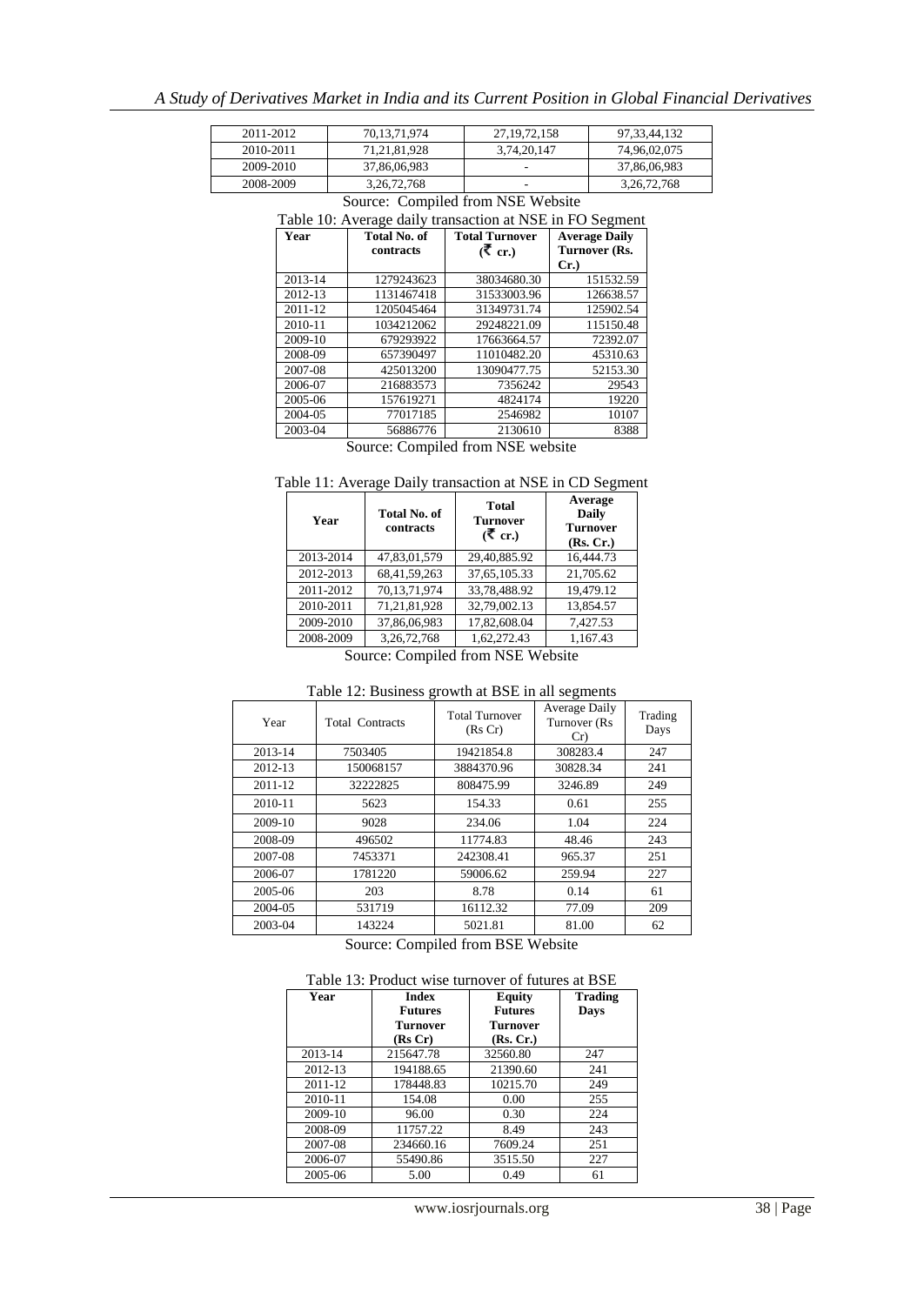| 2004-05                           | 13599.66 | 212.85  | 209 |  |  |
|-----------------------------------|----------|---------|-----|--|--|
| 2003-04                           | 3082.63  | 1680.34 |     |  |  |
| Source: Compiled from RSE Website |          |         |     |  |  |

Source: Compiled from BSE Website

| Year    | Index option<br><b>Call Turnover</b><br>(Rs, Cr.) | <b>Index Option</b><br><b>Put Turnover</b><br>(Rs, Cr.) | Equity<br><b>Option Call</b><br>Turnover<br>(Rs, Cr.) | <b>Equity</b><br>option Put<br><b>Turnover</b><br>(Rs, Cr.) | <b>Trading days</b> |
|---------|---------------------------------------------------|---------------------------------------------------------|-------------------------------------------------------|-------------------------------------------------------------|---------------------|
| 2013-14 | 17680872.23                                       | 9063791.85                                              | 1487.98                                               | 298.54                                                      | 247                 |
| 2012-13 | 1967091.23                                        | 1812758.37                                              | 1367.87                                               | 245.32                                                      | 241                 |
| 2011-12 | 200089.57                                         | 418252.79                                               | 1277.27                                               | 191.82                                                      | 249                 |
| 2010-11 | 0.00                                              | 0.25                                                    | 0.00                                                  | 0.00                                                        | 255                 |
| 2009-10 | 137.76                                            | 0.00                                                    | 0.00                                                  | 0.00                                                        | 224                 |
| 2008-09 | 6.11                                              | 3.01                                                    | 0.00                                                  | 0.00                                                        | 243                 |
| 2007-08 | 31.00                                             | 7.66                                                    | 0.21                                                  | 0.14                                                        | 251                 |
| 2006-07 | 0.06                                              | 0.00                                                    | 0.16                                                  | 0.04                                                        | 227                 |
| 2005-06 | 3.20                                              | 0.00                                                    | 0.09                                                  | 0.00                                                        | 61                  |
| 2004-05 | 1470.61                                           | 826.62                                                  | 2.08                                                  | 0.50                                                        | 209                 |
| 2003-04 | 0.00                                              | 0.00                                                    | 139.07                                                | 119.77                                                      | 62                  |

#### Table 14: Product wise turnover of option at BSE

Source: Compiled from BSE Website

#### Table 15: Number of contracts traded at BSE in Future segment

| Year    | <b>Index Futures</b><br><b>Contracts</b> | Equity<br><b>Futures</b><br><b>Contracts</b> | <b>Trading Days</b> |
|---------|------------------------------------------|----------------------------------------------|---------------------|
| 2013-14 | 42440004                                 | 1958052                                      | 247                 |
| 2012-13 | 14146668                                 | 652684                                       | 241                 |
| 2011-12 | 7073334                                  | 326342                                       | 249                 |
| 2010-11 | 5613                                     | 0                                            | 255                 |
| 2009-10 | 3744                                     | 8                                            | 224                 |
| 2008-09 | 495830                                   | 299                                          | 243                 |
| 2007-08 | 7157078                                  | 295117                                       | 251                 |
| 2006-07 | 1638779                                  | 142433                                       | 227                 |
| 2005-06 | 89                                       | 12                                           | 61                  |
| 2004-05 | 44630                                    | 6725                                         | 209                 |
| 2003-04 | 103777                                   | 33437                                        | 62                  |

Source: Compiled from BSE Website

# Table 16: Number of contracts traded at BSE in Options Segment

| Year    | <b>Index Options Call</b> | <b>Index Options Put</b> | <b>Equity Options Call</b> | <b>Equity Options Put</b> | <b>Trading</b> |
|---------|---------------------------|--------------------------|----------------------------|---------------------------|----------------|
|         | <b>Contracts</b>          | <b>Contracts</b>         | <b>Contracts</b>           | <b>Contracts</b>          | Days           |
| 2013-14 | 28387467                  | 278474689                | 5425                       | 39584                     | 247            |
| 2012-13 | 14413028                  | 143044388                | 3498                       | 15314                     | 241            |
| 2011-12 | 7206514                   | 17569130                 | 39848                      | 7657                      | 249            |
| 2010-11 |                           | 10                       |                            |                           | 255            |
| 2009-10 | 5276                      | 0                        |                            |                           | 224            |
| 2008-09 | 251                       | 122                      |                            |                           | 243            |
| 2007-08 | 951                       | 210                      |                            |                           | 251            |
| 2006-07 |                           | $\Omega$                 |                            |                           | 227            |
| 2005-06 | 100                       |                          |                            |                           | 61             |
| 2004-05 | 48065                     | 27210                    | 72                         | 17                        | 209            |
| 2003-04 |                           |                          | 3466                       | 2544                      | 62             |

Source: Compiled from BSE Website

#### Table 17: Average Daily Turnover at BSE in all segment

| Year    | <b>Total</b><br><b>Contracts</b> | <b>Total</b><br><b>Turnover</b><br>(Rs, Cr.) | Average<br>Daily<br><b>Turnover</b><br>(Rs, Cr.) | Tra<br>ding<br>Day<br>s |  |
|---------|----------------------------------|----------------------------------------------|--------------------------------------------------|-------------------------|--|
| 2013-14 | 698497492                        | 127464748                                    | 128344.60                                        | 247                     |  |
| 2012-13 | 300067817                        | 6884370.9                                    | 60828.43                                         | 241                     |  |
| 2011-12 | 32222825                         | 808475.99                                    | 3246.89                                          | 249                     |  |
| 2010-11 | 5623                             | 154.33                                       | 0.61                                             | 255                     |  |
| 2009-10 | 9028                             | 234.06                                       | 1.04                                             | 224                     |  |
| 2008-09 | 496502                           | 11774.83                                     | 48.46                                            | 243                     |  |
| 2007-08 | 7453371                          | 242308.41                                    | 965.37                                           | 251                     |  |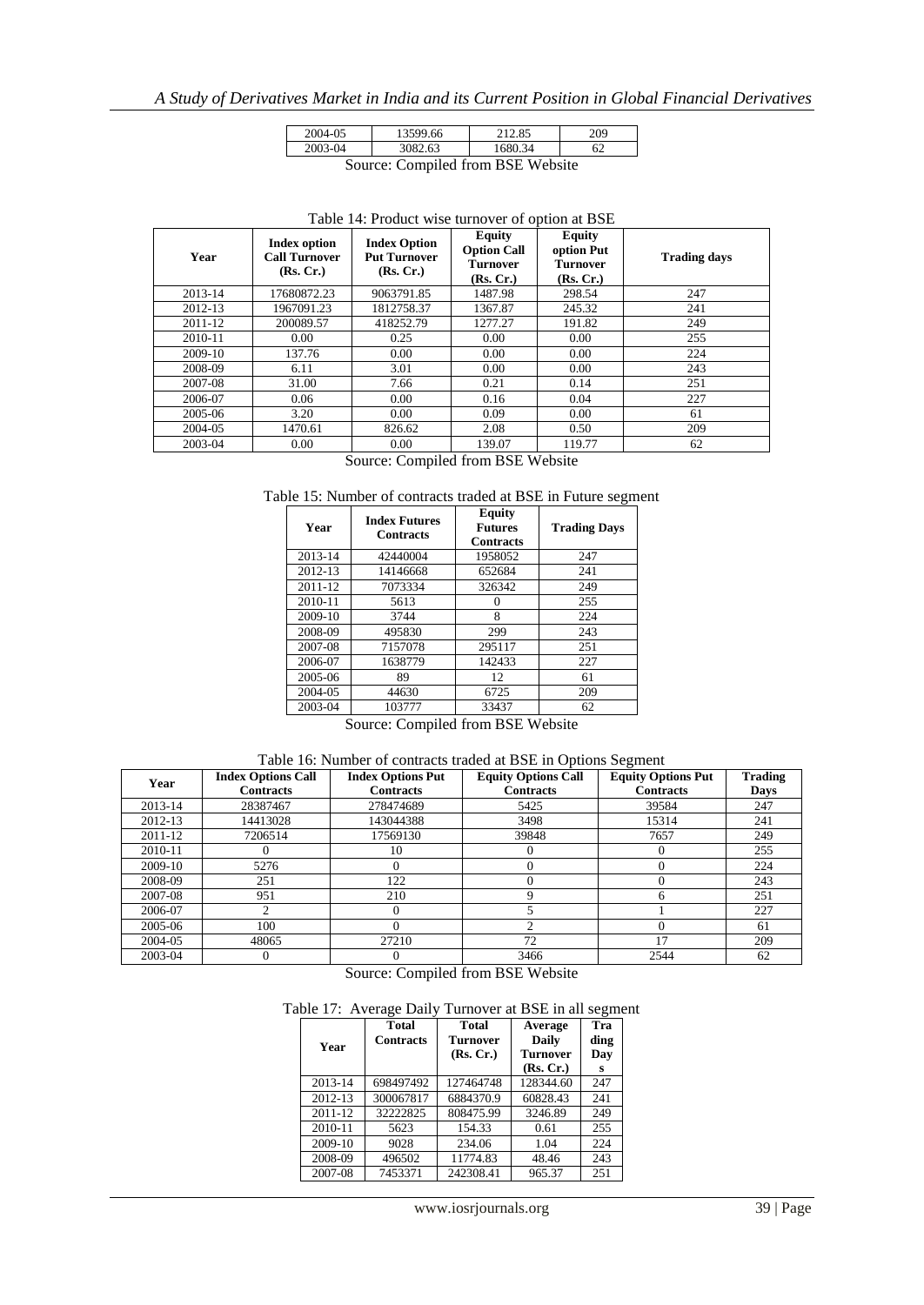| 2006-07                                 | 1781220 | 59006.62 | 259.94 | 227 |  |  |  |  |  |
|-----------------------------------------|---------|----------|--------|-----|--|--|--|--|--|
| 2005-06                                 | 203     | 8.78     | 0.14   | 61  |  |  |  |  |  |
| 2004-05                                 | 531719  | 16112.32 | 77.09  | 209 |  |  |  |  |  |
| 2003-04                                 | 143224  | 5021.81  | 81.00  | 62  |  |  |  |  |  |
| $\cdots$ 1.1 $\cdots$ DCF W.1. $\cdots$ |         |          |        |     |  |  |  |  |  |

Source: Compiled from BSE Website

#### **SECTION – IV**

Status of Indian derivatives market vis-à-vis global derivatives market The derivative segment has expanded in the recent years in substantial way both globally as well as in the Indian capital market. The figures revealed by "world federation of exchanges (WFE)" website to compare the trading figures of 14 selected stock exchanges of America (four exchanges), Asia Pacific (seven exchanges) and EAME (three exchanges) region. Which are summarily specifies in Table No.18, Table No.19, Table No.20 and Table No.21 related to the number of contracts traded and notional value since 2003 to 2012. These tables show the Indian segment has expanded phenomenally as compared to the global segment. The Notional value of NSE options is 354648.1941 lakhs USD and number of contracts are 67458468 and the notional value at NSE futures is 39228.38563 lakhs USD and number of contracts are 7815624 in 2012 which are so more in compare of 2003. These figures are displaying a more than six to seven times increase over the 10 years period. In case of BSE, the notional value of BSE options is 56993.49322 lakhs USD and number of contracts are 10937357 and the notional value of BSE future is 856.1076879 lakhs USD and number of contracts are 163740 upto Sep. 2012 at global level the increase is less. While Korea, NYSE Euronext (Europe). Hongkong, Tokyo are growing fast in global level, other exchanges are also following at global level which are shown in followings tables:

Table 18: Global trend in Notional value of futures trading (Unit of currency: 000000 USD)

| Exchange Name                                             | 31.12.2003                         | 31.12.2004  | 31.12.2005               | 31.12.2006               | 31.12.2007    | 31 12 2005         | 31.12.2009             | 31.12.2010             | 31.12.2011             | 31.12.2012               |
|-----------------------------------------------------------|------------------------------------|-------------|--------------------------|--------------------------|---------------|--------------------|------------------------|------------------------|------------------------|--------------------------|
| <b>BMA FBOVESPA</b>                                       | NA                                 | SA          | NA                       | NA.                      | <b>NA</b>     | NA                 | NA                     | 51682 53012            | 50231.27647            | 51110.21786              |
| Bourse de Montrial                                        | 220360582                          | 3446333634  | 16111-06711              | 6406032483               | 85857.14286   | 45724.51247        | 57761.14061            | 68087-90032            | 6741104246             | 72174.70674              |
| Checago<br>Reservit<br>Outloss Exchange                   | NA                                 | $3$         | $\overline{\mathrm{NA}}$ | $\overline{\mathrm{NA}}$ | $1 1 1$       | NA                 | $\overline{\text{NA}}$ | $\overline{\text{NA}}$ | $\overline{\text{NA}}$ | NA                       |
| <b>NASDAO</b><br>OMCX<br>PHLX                             | 32A                                | $8$         | $NA$                     | $\overline{\mathrm{NA}}$ | $1$           | $\times$ a         | $3$                    | $3$                    | $\overline{\text{NA}}$ | $\overline{\mathrm{NA}}$ |
| ASX <sup>-</sup><br><b>SFE</b><br>Decivatives:<br>Trading | 34076.10006                        | 48030.78002 | \$3007,62911             | 97447.57626              | 124437.1762   | 73206.13073        | 101212-4202            | 115567,8557            | 119797.2034            | 137009.6402              |
| <b>BSE</b> India                                          | $5$                                | $5$         | $5$                      | 2004-405415              | 5140,665751   | 8.190574192        | 0.140275492            | 2.009410712            | 2020 046115            | 8561076879               |
| Hone<br>Koug<br>Exchange                                  | 49033.28294                        | 77704 00051 | 00789 94458              | 174331.8959              | 324920.1292   | 2031319192         | <b>ELEVINE DANS</b>    | 343339.851             | 257028.0921            | 320249.7001              |
| Korea Exchange                                            | 194330.5000                        | 230599.4735 | 283750.0638              | 327117.3014              | 435325.4751   | 415430.8971        | 615112.7044            | 684010.2282            | 607762 9922            | 602458.5273              |
| NSE India                                                 | 14130.16637                        | 13419.15091 | 40722.75761              | 50001 1400E              | 72005.40701   | <b>CCC66-42548</b> | 7080600434             | 72180-03276            | 57847.21966            | 39228.38563              |
| Singapore Exch.                                           | 508 1007417                        | 66796.81288 | 149360.69th              | 141270-0124              | 1942/02/27/28 | NA                 | NA                     | NA                     | NA                     | NA                       |
| Tokyo SE Group                                            | 110454-4576                        | 148225.0930 | 207094-0218              | 225176.0042              | 200124-0508   | 174631.7364        | 100211-0484            | 183282 8360            | 157606 1124            | 101645.3605              |
| BME.<br>Snanish<br>Exchanges                              | 32907.66902                        | 44174.39174 | 51643.66506              | 104626.9778              | 121917.8216   | 58307.5101         | 72488.60832            | 63655.71505            | 31424.97728            | 35420.95716              |
| Johannesburg SE                                           | 1405044544                         | 22019 58158 | 34757.55817              | 51858.2777               | 87066.66715   | 20014-02004        | 40081.95904            | 63868.22758            | <b>SA100 SEVIA</b>     | 64154.72659              |
| <b>NYSE</b><br>Europent<br>(Europe)                       | 208427.0038                        | 35864.211   | 417280.0189              | 630397,9958              | 832355.2632   | 403151.7347        | 552050.2152            | 377432.3746            | 476032.364             | 335762.254               |
|                                                           | Source : Congoled from wie webure. |             |                          |                          |               |                    |                        |                        |                        |                          |

| Exchange Name                        | 31.12.2003 | 31.12.2004 | 31 12 2005             | 31 12 2006             | 31.12.2007 | 31 12 2008 | 31 12 2009 | 31 12 2010 | 31 12 2011             | 31 12 2012     |
|--------------------------------------|------------|------------|------------------------|------------------------|------------|------------|------------|------------|------------------------|----------------|
| <b>BM&amp; FBOVESPA</b>              | NA         | NA         | NA                     | NA                     | NA         | NA         | NA         | 1241180    | 1618153                | 1703400        |
| Bourse de Montrial                   | 327596     | 302033     | 333219                 | 500314                 | 522706     | 511123     | 435789     | 444196     | 491890                 | 507288         |
| Chicago<br>Board<br>Options Exchange | NA.        | NA         | NA                     | NA                     | NA         | NA         | NA.        | NA         | NA.                    | NA <sup></sup> |
| <b>NASDAO</b><br>OMX<br>PHLX         | $NA$       | $NA$       | $\overline{\text{NA}}$ | $\overline{\text{NA}}$ | $1 1$      | NA         | $NA$       | NA         | $\overline{\text{NA}}$ | $NA$           |
| ASX<br>SFE<br>Derivatives<br>Trading | 610359     | 667962     | 662465                 | 941257                 | 986053     | 1239110    | 961977     | 949215     | 1116824                | 1202003        |
| <b>BSE</b> India                     | NA         | NA         | NA                     | 271796                 | 678222     | 2131       | 27         | 435        | 1560560                | 163740         |
| Hong<br>Kong<br>Exchange             | 722056     | 1028257    | 1155795                | 1764072                | 2552382    | 3253788    | 3287830    | 3377983    | 3360793                | 3693018        |
| Korea Exchange                       | 4492804    | 4252688    | 3344465                | 3330665                | 3353004    | 7550226    | 6655107    | 5017051    | 5740679                | 5187052        |
| NSE India                            | 1875468    | 1447454    | 6613032                | 5798118                | 9609209    | 20007805   | 13337833   | 11406712   | 13886601               | 7815624        |
| Singapore Exch.                      | 1276126    | 1567684    | 2678538                | 2583404                | 3552242    | 3801287    | 4890823    | 4632726    | 4906518                | 6343560        |
| Tokyo SE Group                       | 1187790    | 1380132    | 2196354                | 1653729                | 2090937    | 2038901    | 2172504    | 1786557    | 17744361               | 2329106        |
| <b>BME</b><br>Spanish<br>Exchanges   | 337102     | 357888     | 407899                 | 550010                 | 723094     | 653321     | 500120     | 685308     | 437300                 | 505100         |
| Johannesburg SE                      | 1103367    | 1170370    | 1530453                | 1873847                | 2642656    | 1630389    | 1961306    | 2020441    | 2085377                | 2128495        |
| NVSE Funnext<br>(Europe)             | 4708271    | 4822112    | 5244250                | 6342391                | 7238890    | 8375026    | 7551988    | 7704204    | 7141702                | 7939869        |

Table 19: Global trends in Number of contracts traded in future trading

Table 20: Global trend in National value of Option Trading (Currency: 000000 USD)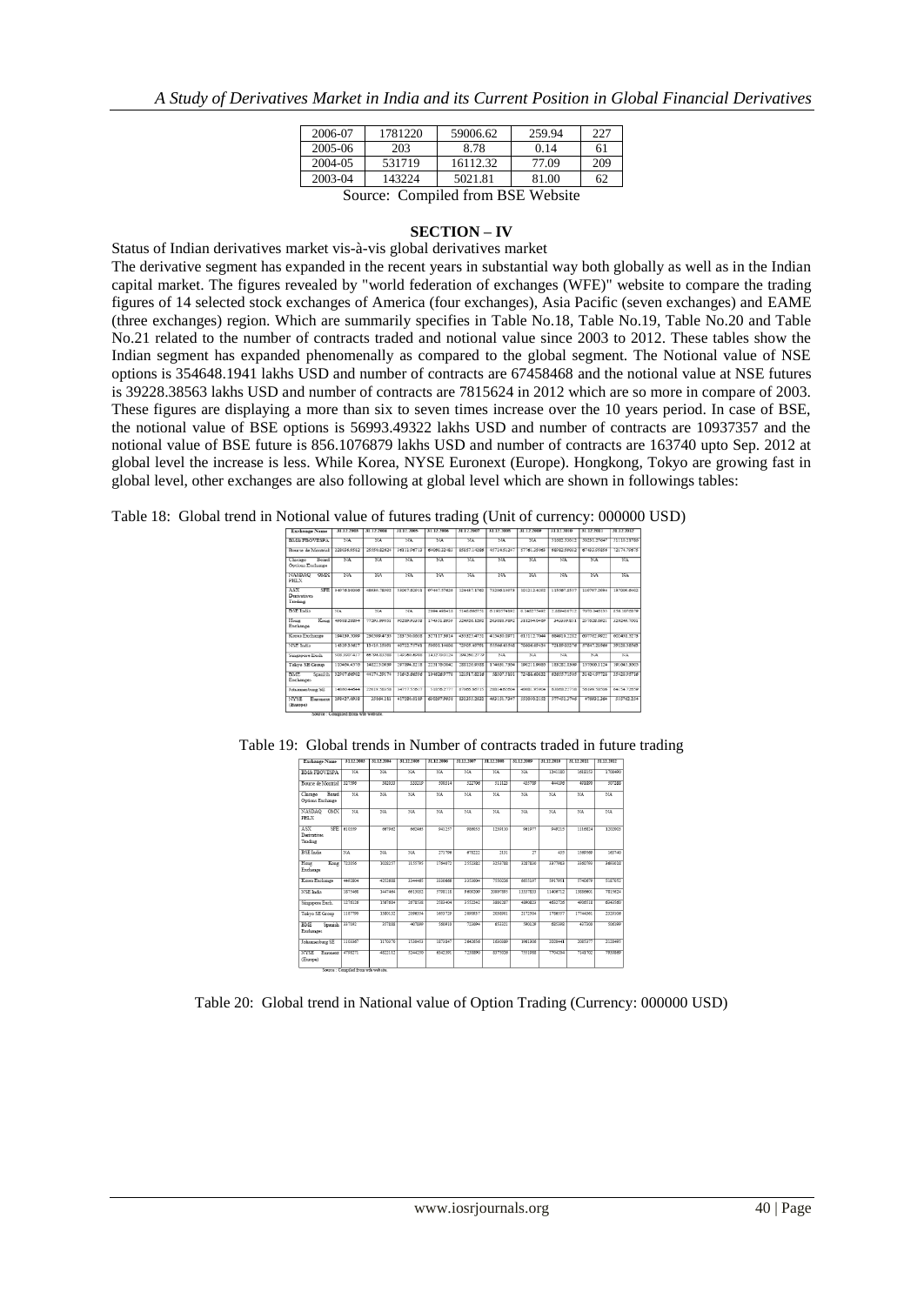| Exchange Name                               | 31.12.2003  | 31.12.2004  | 31.12.2005  | 31.12.2006  | 31.12.2007  | 31.12.2008  | 31.12.2009             | 31.12.2010     | 31.12.2011     | 31.12.2012  |
|---------------------------------------------|-------------|-------------|-------------|-------------|-------------|-------------|------------------------|----------------|----------------|-------------|
| <b>BMA FROVESPA</b>                         | 1266.970537 | 1676.27259  | 1160.920574 | 4018.875878 | 4882.617978 | 1755.047414 | 5367.232676            | 11807.86747    | 14304.06369    | 19165.56092 |
| <b>Boursede Montrial</b>                    | 7110640022  | 0180437323  | 154.0832049 | 67.02758443 | 8015005788  | 1752653666  | 07/20111026            | 444.8022545    | 321.123441     | 352.6422764 |
| Board<br>Chicago<br>Options Exchange        | NA          | NA          | NA          | NA          | NA          | NA          | NA                     | NA             | NA <sup></sup> | NA          |
| <b>NASDAO</b><br>OMX<br>PHLX                | 232.6       | 124.78      | 281.63      | 151.17      | 351.04      | 31026.73    | 279.28                 | NA             | NA             | NA          |
| ASX<br><b>SFE</b><br>Derivatives<br>Trading | 2606.002164 | 3037.077683 | 3265.544308 | 3505.400033 | 8224.778205 | 880.7035002 | 3104.146056            | 4161.541615    | 3323 30326     | 4610.540340 |
| <b>BSE</b> India                            | NA          | NA          | NA          | $\alpha$    | $\Omega$    | o           | 0.674760933            | $\overline{0}$ | 1302.672065    | 55003 40377 |
| Hong<br>Kong<br>Exchange                    | 0316167757  | 13747.21783 | 24228.41297 | 52870.01916 | 56007.2042  | 37272.72727 | 100410.2346            | 140463 8718    | 92439.93511    | 148671.4044 |
| Korea Exchange                              | 2002255.720 | 1888663 188 | 2032627.871 | 3548080.057 | 4273050.803 | 2758703 467 | 483307 533             | 5470040.647    | 4687462.066    | NA          |
| NSE India                                   | 1195.691178 | 2234.030136 | 0550 514552 | 18011.51491 | 26174.14944 | 64543.20231 | 162603.8638            | 339769.7149    | 307000.0048    | 354648 1041 |
| Singapore Exch.                             | 476 0475358 | 697.8559177 | 1515 004811 | 2994.147168 | 1433.650573 | $NA$        | $NA$                   | NA             | NA             | $NA$        |
| Tokyo SE Group                              | 3.429317906 | 14.41826876 | 55.36509337 | $NA$        | $NA$        | $NA$        | $\overline{\text{NA}}$ | $NA$           | $NA$           | NA          |
| <b>BMF</b><br>Spanish  <br>Exchanges        | 3038.218971 | 3775.587875 | 5202.642133 | 12818.43354 | 14317.04678 | 11313.2228  | 11483.27116            | 5563.442447    | 3105.114501    | 4898.829281 |
| Johannesburg SE                             | 0.458426966 | 519.8675849 | 648.9176192 | 204 6034403 | 1467.051972 | 293 5525261 | 380.4611749            | 334.357145     | 183.4011454    | 158,5720865 |
| <b>NYSE</b><br>Europest<br>(Europe)         | 121083-5015 | 148508-0031 | 183833-5007 | 307198-0485 | 428906.4327 | 344570.1547 | 277474.8034            | 2083123155     | 177455.5368    | 212011-3508 |
|                                             | $\sim$      | —           |             |             |             |             |                        |                |                |             |

#### Table 21: Global trend in Number of contract traded in options trading

|                                             |            |            | THREE TT: QUOINT ITERS IN A SHIRING, AT CARRIST TEMPLE IN CANDIN ITERRIT |                |                     |                |            |                |            |            |
|---------------------------------------------|------------|------------|--------------------------------------------------------------------------|----------------|---------------------|----------------|------------|----------------|------------|------------|
| Exchange Name                               | 31.12.2003 | 31.12.2004 | 31.12.2005                                                               | 31.12.2006     | 31.12.2007          | 31.12.2008     | 31.12.2009 | 31.12.2010     | 31.12.2011 | 31.12.2012 |
| <b>BMA FBOVESPA</b>                         | 172655     | 174397     | 81859                                                                    | 63070          | 13839               | 10447          | 13875      | 28320          | 46185      | 64961      |
| Bourse de Montrial                          | 2043       | 2238       | 2802                                                                     | 1053           | 1085                | 3916           | 1475       | 5734           | 4688       | 49542      |
| Chicago<br>Board<br>Options Exchange        | 10367410   | NA         | 16490006                                                                 | 21585986       | 15337828            | 16147785       | 10604060   | 19539761       | 20570001   | 26404033   |
| NASDAO<br>ON <sub>D</sub><br>PHLX           | 367729     | 347362     | 536781                                                                   | 374977         | 471615              | 188236         | 303185     | NA             | NA         | NA         |
| ASX<br>SFF<br><b>Derivatives</b><br>Trading | 50073      | 43745      | 43004                                                                    | 42478          | 58339               | 14148          | 29474      | 34256          | 30830      | 40680      |
| <b>BSE</b> India                            | NA         | $NA$       | NA                                                                       | $\overline{a}$ | $\overline{\Omega}$ | $\overline{a}$ | 120        | $\overline{a}$ | 281600     | 10937357   |
| Hong<br>Kong<br>Exchange                    | 117753     | 158696     | 268035                                                                   | 459780         | 350831              | 407265         | 841674     | 1120385        | 085154     | 1514755    |
| Korea Exchange                              | 230836702  | 173874552  | 173142430                                                                | 180790136      | 193784635           | 250304033      | 260407489  | 236467426      | 210608350  | 52003115   |
| <b>NSE</b> India                            | 156077     | 239207     | 1540181                                                                  | 2021005        | 3420425             | 21158770       | 20525040   | 50684431       | S6880013   | 67458468   |
| Singapore Exch.                             | 127330     | 13046      | 22092                                                                    | 45081          | 21182               | 8281           | 19875      | 136404         | 134094     | 545354     |
| Tokyo SE Group                              | 1030       | 2890       | 5600                                                                     | 4292           | 3820                | 6444           | 12544      | 4665           | 2106       | 1151       |
| <b>BME</b><br>Spanish<br><b>Exchanges</b>   | 31132      | 30480      | 41092                                                                    | 68720          | 645018              | 220055         | 670338     | 420626         | 279309     | 493982     |
| Johannesburg SE                             | 1088420    | 841018     | 968020                                                                   | 517168         | 1830540             | 267137         | 600005     | 308533         | 309590     | 200150     |
| <b>NYSE</b><br>Exponent<br>(Europe)         | 6454557    | 5127803    | 2841054                                                                  | 3584063        | 4207611             | 3803614        | 4211387    | 3187768        | 3181717    | 3032440    |
|                                             | ————————   |            |                                                                          |                |                     |                |            |                |            |            |

#### **SECTION – V**

#### **Summary and Conclusion**

Financial derivatives have earned a well deserved extremely significant place among all the financial instruments (products), due to innovation and revolutionized the landscape. Derivatives are tool for managing risk. Derivatives provide an opportunity to transfer risk from one to another. Launch of equity derivatives in Indian market has been extremely encouraging and successful. The growth of derivatives in the recent years has surpassed the growth of its counterpart globally.

The Notional value of option on the NSE increased from 1195.691178 lakhs USD in 2003 to 354648.1941 lakhs USD in 2012 and notional value of NSE futures increased from 14329.35627 lakhs USD in 2003 to 39228.38563 lakhs USD in 2012. India is one of the most successful developing country in terms of a vibrate market for exchange-traded derivatives. The equity derivatives market is playing a major role in shaping price discovery. Volatility in financial asset price, integration of financial market internationally, sophisticated risk management tools, innovations in financial engineering and choices at risk management strategies have been driving the growth of financial derivatives worldwide, also in India. Finally we can say there is big significance and contribution of derivatives to financial system.

#### **References:**

- [1]. A. Vashishtha, S. Kumar, "Development of financial derivatives market in India-a case study", www.eurojounals.com (accessed on 20 February, 2014)
- [2]. B. Brahmaiah and Rao P. Subba, "Financial futures and option", 1st ed., Himalaya Publishing House, New Delhi, 1998, PP.25-147.
- [3]. D. Vasant, "The Indian financial system and development", 4th ed., Himalaya Publishing House, New Delhi, 2012, PP.398-412, 645- 677.
- [4]. John C. Hull, "Futures and options markets", 2nd ed., PHI Learning Private Ltd., New Delhi, 2009, PP.1-169.
- 
- [5]. M. Gurusamy, and J. Sachin, "Financial derivatives", 1st ed., Ramesh Book Depot, New Delhi, 2009-10, PP.1.01-5.10. [6]. M. Ranganatham and R. Madhumathi, "Security analysis and portfolio management", 1st ed., Pearson education, New Delhi, 2011, PP.723-730.
- [7]. N.P. Tripathy, "Financial Services", 3rd Pr., PHI Learning Pvt. Ltd., New Delhi, PP.261-282.
- [8]. R.P. Rustagi, "Investment analysis and portfolio management", 1st ed., Sultan Chand & Sons, New Delhi, 2007, PP.459-596.<br>[9]. Robert M. Hayes (2002), "Financial derivatives" available at: http://Polaris.gseis.usla.edu
- Robert M. Hayes (2002), "Financial derivatives" available at: http://Polaris.gseis.usla.edu/rhaes/ courses/other/financial%20 derivatives.ppt. (accessed on February 20, 2014)
- [10]. S. Kevin, "Security analysis and portfolio management", 6th Pr., PHI Learning Private Ltd., New Delhi, 2009, PP.232-270.
- [11]. S.L. Gupta, "Financial derivatives", 6th Pr., PHI Learning Private Ltd., New Delhi, 2009, PP.3-551.
- [12]. S.S.S. Kumar, "Financial derivatives", 2nd Pr., PHI Learning Private Ltd., New Delhi, 2008, PP.1-27, 57-306.